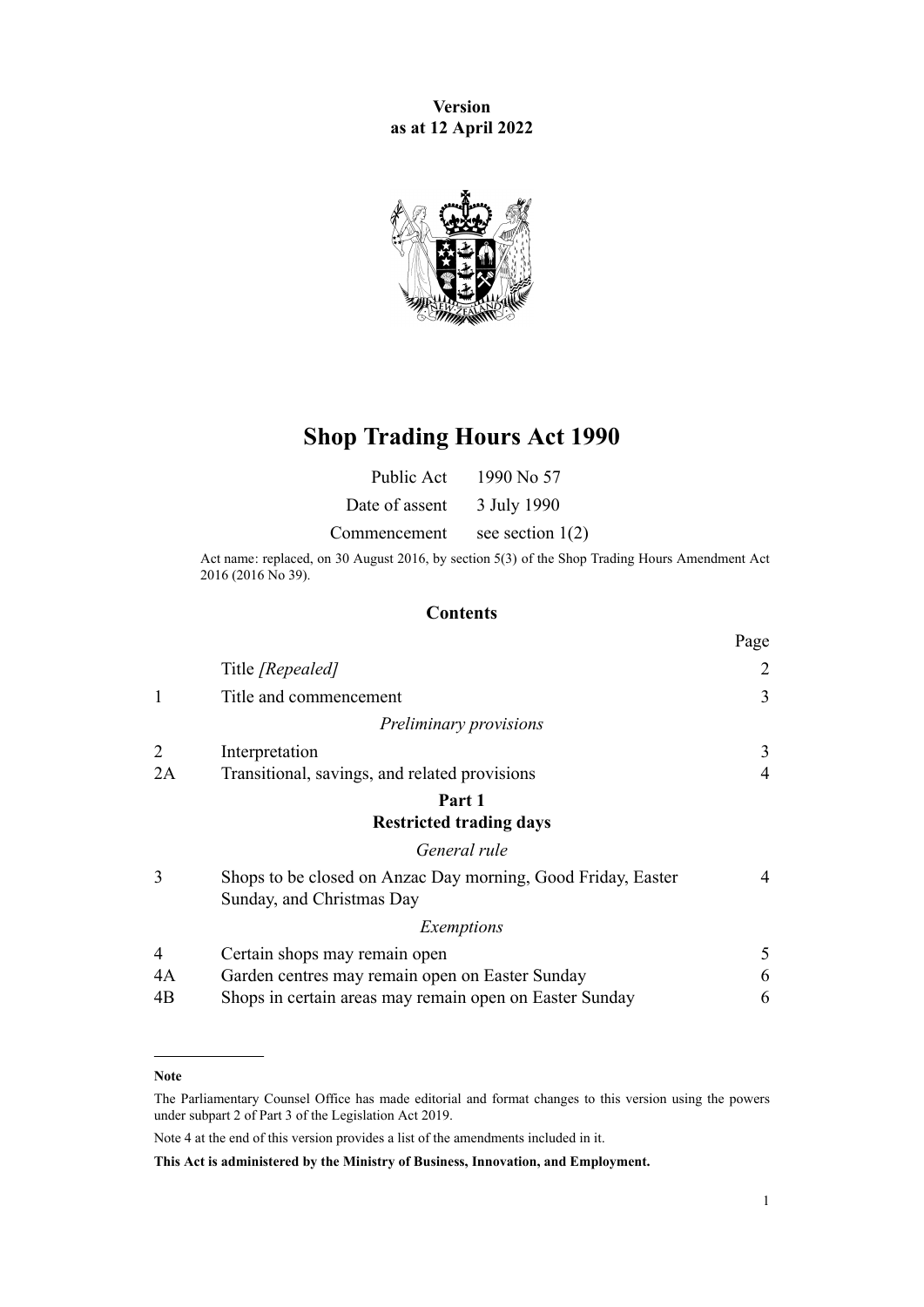|           | Part 2                                                                                                |        |
|-----------|-------------------------------------------------------------------------------------------------------|--------|
|           | <b>Trading on Easter Sunday</b>                                                                       |        |
|           | Subpart 1—Local Easter Sunday shop trading policies                                                   |        |
| 5A        | Territorial authority may have local Easter Sunday shop trading<br>policy                             | $\tau$ |
| 5B        | Adoption, amendment, and revocation of local Easter Sunday shop<br>trading policy                     | 8      |
| 5C        | Review of local Easter Sunday shop trading policy                                                     | 9      |
| 5D        | Delegation of power in relation to local Easter Sunday shop<br>trading policies                       | 9      |
| 5E        | Chief executive to be notified of local Easter Sunday shop trading<br>policy                          | 10     |
|           | Subpart 2-Shop employee rights                                                                        |        |
| 5F        | Interpretation                                                                                        | 10     |
| 5G        | Provision requiring shop employee to work, or be available to<br>work, on Easter Sunday unenforceable | 10     |
| 5H        | Shop employee's right to refuse to work on Easter Sunday                                              | 10     |
| 5I        | Employer's obligation to notify shop employee of right to refuse to<br>work on Easter Sunday          | 11     |
| 5J        | Shop employee's obligation to notify employer of intention to<br>refuse to work on Easter Sunday      | 11     |
| 5K        | Employer's obligation not to take certain actions                                                     | 12     |
| 5L        | Personal grievance                                                                                    | 12     |
|           | Part 3                                                                                                |        |
|           | <b>Miscellaneous matters</b>                                                                          |        |
| 6         | Shop Trading Hours Act 1977 repealed                                                                  | 13     |
| $\tau$    | Consequential protection for certain workers                                                          | 14     |
| <b>7A</b> | Further consequential protection for certain workers [Repealed]                                       | 16     |
| 8         | Effect of certain provisions in leases, etc                                                           | 16     |
| 9         | Prosecutions                                                                                          | 18     |
|           | <b>Schedule 1AA</b>                                                                                   | 19     |

<span id="page-1-0"></span>*[Offence](#page-5-0)* [5](#page-5-0) [Offence](#page-5-0) [6](#page-5-0)

**Shop Trading Hours Act 1990**

## **[Transitional, savings, and related provisions](#page-18-0) [Schedule 1](#page-19-0)**

[20](#page-19-0)

Version as at 12 April 2022

#### **[Protective provisions](#page-19-0)**

#### **Title** *[Repealed]*

Title: repealed, on 30 August 2016, by [section 4](http://legislation.govt.nz/pdflink.aspx?id=DLM6632713) of the Shop Trading Hours Amendment Act 2016 (2016 No 39).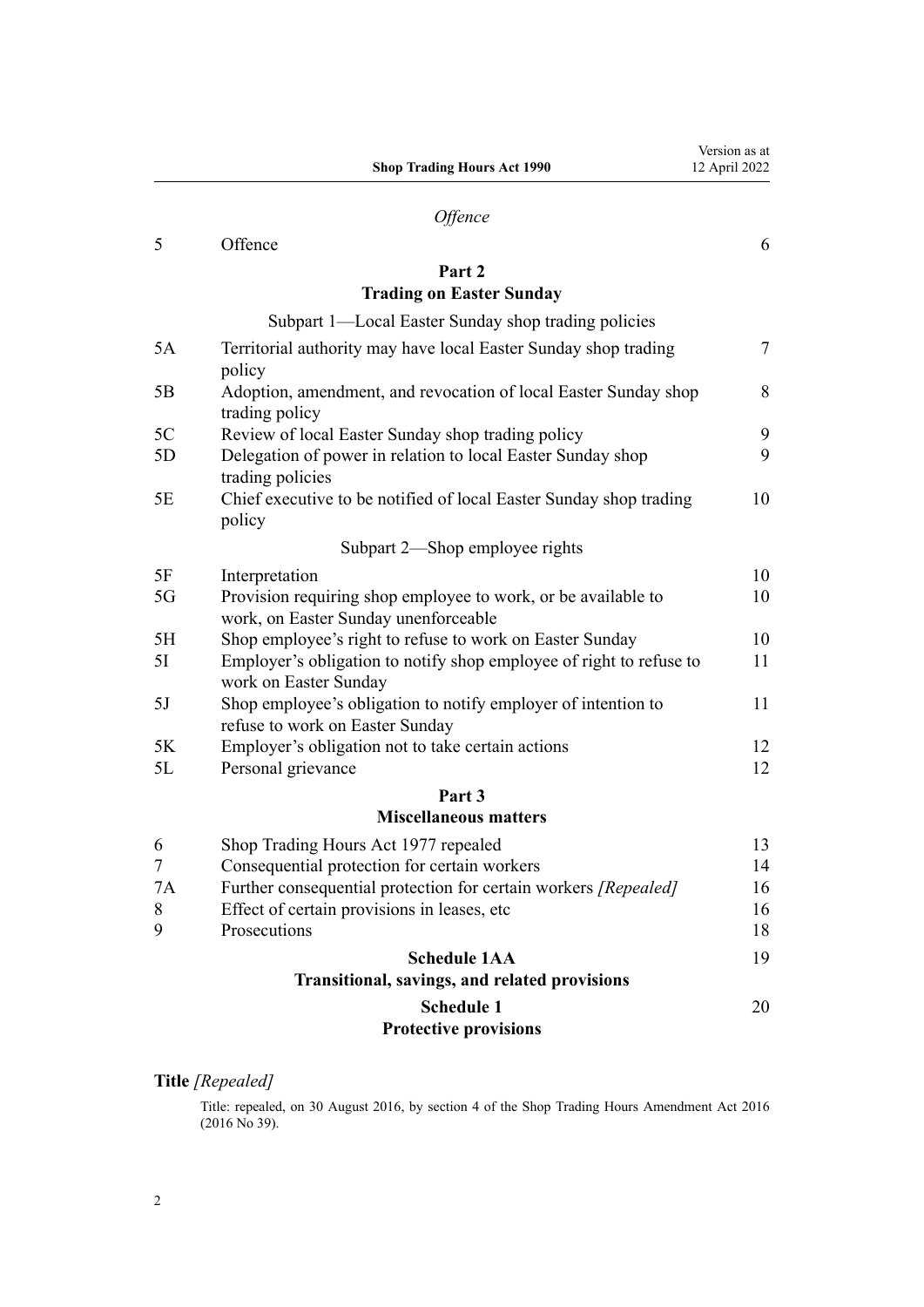#### <span id="page-2-0"></span>**1 Title and commencement**

- (1) This Act is the Shop Trading Hours Act 1990.
- (2) This Act shall come into force on 1 August 1990.

Section 1 heading: amended, on 30 August 2016, by [section 5\(2\)](http://legislation.govt.nz/pdflink.aspx?id=DLM6632714) of the Shop Trading Hours Amendment Act 2016 (2016 No 39).

Section 1(1): amended, on 30 August 2016, by [section 5\(3\)](http://legislation.govt.nz/pdflink.aspx?id=DLM6632714) of the Shop Trading Hours Amendment Act 2016 (2016 No 39).

#### *Preliminary provisions*

Heading: inserted, on 30 August 2016, by [section 6](http://legislation.govt.nz/pdflink.aspx?id=DLM6632715) of the Shop Trading Hours Amendment Act 2016 (2016 No 39).

#### **2 Interpretation**

In this Act, unless the context otherwise requires,—

**chief executive** means the chief executive of the department that, with the authority of the Prime Minister, is for the time being responsible for the admin‐ istration of this Act

**district** has the same meaning as in [section 5\(1\)](http://legislation.govt.nz/pdflink.aspx?id=DLM170881) of the Local Government Act 2002

**employer** has the meaning set out in [section 5F](#page-9-0)

**employment agreement** has the meaning set out in [section 5F](#page-9-0)

**goods** includes all personal chattels other than alcohol (within the meaning of the [Sale and Supply of Alcohol Act 2012\)](http://legislation.govt.nz/pdflink.aspx?id=DLM3339302), money, and things in action

**local Easter Sunday shop trading policy** means a policy adopted by a territorial authority under [subpart 1](#page-6-0) of Part 2

**publicly available** has the same meaning as in [section 5\(1\)](http://legislation.govt.nz/pdflink.aspx?id=DLM170881) of the Local Government Act 2002

**repealed Act** means the Shop Trading Hours Act 1977

**shop** means a building, place, or part of a building or place, where goods are kept, sold, or offered for sale, by retail; and includes an auction mart, and a barrow, stall, or other subdivision of a market; but does not include—

- (a) a private home where the owner or occupier's effects are being sold (by auction or otherwise); or
- (b) a building or place where the only business carried on is that of selling by auction agricultural products, pastoral products, and livestock, or any of them; or
- (c) a building or place where the only business carried on is that of selling goods to people who are dealers, and buy the goods to sell them again

**shop employee** has the meaning set out in [section 5F](#page-9-0)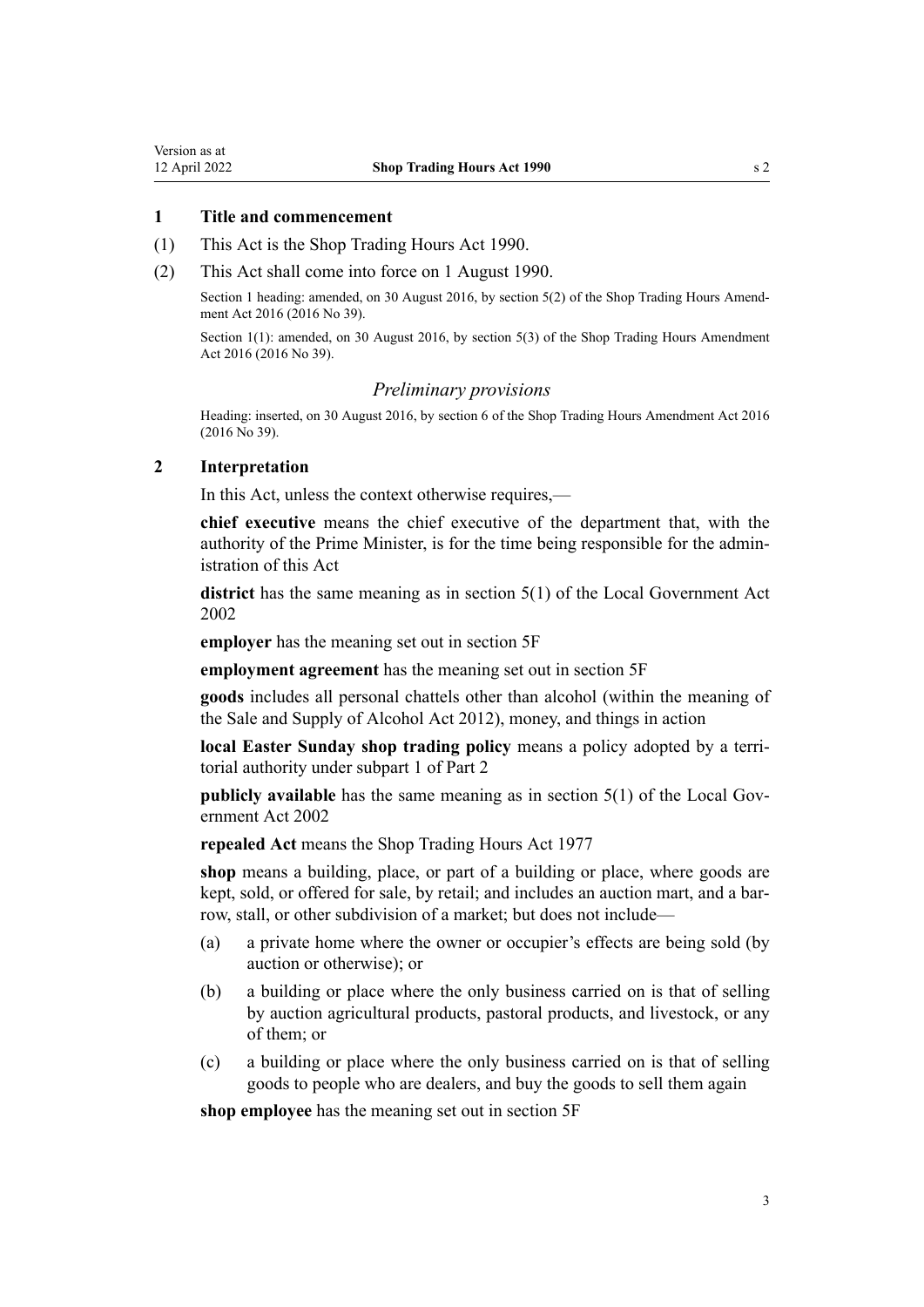<span id="page-3-0"></span>**special consultative procedure** has the same meaning as in [section 5\(1\)](http://legislation.govt.nz/pdflink.aspx?id=DLM170881) of the Local Government Act 2002

**territorial authority** has the same meaning as in [section 5\(1\)](http://legislation.govt.nz/pdflink.aspx?id=DLM170881) of the Local Government Act 2002.

Section 2 **chief executive**: inserted, on 30 August 2016, by [section 7](http://legislation.govt.nz/pdflink.aspx?id=DLM6632717) of the Shop Trading Hours Amendment Act 2016 (2016 No 39).

Section 2 **district**: inserted, on 30 August 2016, by [section 7](http://legislation.govt.nz/pdflink.aspx?id=DLM6632717) of the Shop Trading Hours Amendment Act 2016 (2016 No 39).

Section 2 **employer**: inserted, on 30 August 2016, by [section 7](http://legislation.govt.nz/pdflink.aspx?id=DLM6632717) of the Shop Trading Hours Amendment Act 2016 (2016 No 39).

Section 2 **employment agreement**: inserted, on 30 August 2016, by [section 7](http://legislation.govt.nz/pdflink.aspx?id=DLM6632717) of the Shop Trading Hours Amendment Act 2016 (2016 No 39).

Section 2 goods: replaced, on 18 December 2013, by [section 417\(1\)](http://legislation.govt.nz/pdflink.aspx?id=DLM3339984) of the Sale and Supply of Alcohol Act 2012 (2012 No 120).

Section 2 **local Easter Sunday shop trading policy**: inserted, on 30 August 2016, by [section 7](http://legislation.govt.nz/pdflink.aspx?id=DLM6632717) of the Shop Trading Hours Amendment Act 2016 (2016 No 39).

Section 2 **publicly available**: inserted, on 30 August 2016, by [section 7](http://legislation.govt.nz/pdflink.aspx?id=DLM6632717) of the Shop Trading Hours Amendment Act 2016 (2016 No 39).

Section 2 **shop employee**: inserted, on 30 August 2016, by [section 7](http://legislation.govt.nz/pdflink.aspx?id=DLM6632717) of the Shop Trading Hours Amendment Act 2016 (2016 No 39).

Section 2 **special consultative procedure**: inserted, on 30 August 2016, by [section 7](http://legislation.govt.nz/pdflink.aspx?id=DLM6632717) of the Shop Trading Hours Amendment Act 2016 (2016 No 39).

Section 2 **territorial authority**: inserted, on 30 August 2016, by [section 7](http://legislation.govt.nz/pdflink.aspx?id=DLM6632717) of the Shop Trading Hours Amendment Act 2016 (2016 No 39).

#### **2A Transitional, savings, and related provisions**

The transitional, savings, and related provisions set out in [Schedule 1AA](#page-18-0) have effect according to their terms.

Section 2A: inserted, on 30 August 2016, by [section 8](http://legislation.govt.nz/pdflink.aspx?id=DLM6632730) of the Shop Trading Hours Amendment Act 2016 (2016 No 39).

## **Part 1**

#### **Restricted trading days**

Part 1 heading: inserted, on 30 August 2016, by [section 9](http://legislation.govt.nz/pdflink.aspx?id=DLM6632732) of the Shop Trading Hours Amendment Act 2016 (2016 No 39).

#### *General rule*

Heading: inserted, on 30 August 2016, by [section 9](http://legislation.govt.nz/pdflink.aspx?id=DLM6632732) of the Shop Trading Hours Amendment Act 2016 (2016 No 39).

#### **3 Shops to be closed on Anzac Day morning, Good Friday, Easter Sunday, and Christmas Day**

- (1) Subject to [sections 4](#page-4-0), [4A,](#page-5-0) and [4B,](#page-5-0) every shop shall remain closed—
	- (a) before 1 pm on Anzac Day; and
	- (b) all day on any day that is Good Friday, Easter Sunday, or Christmas Day.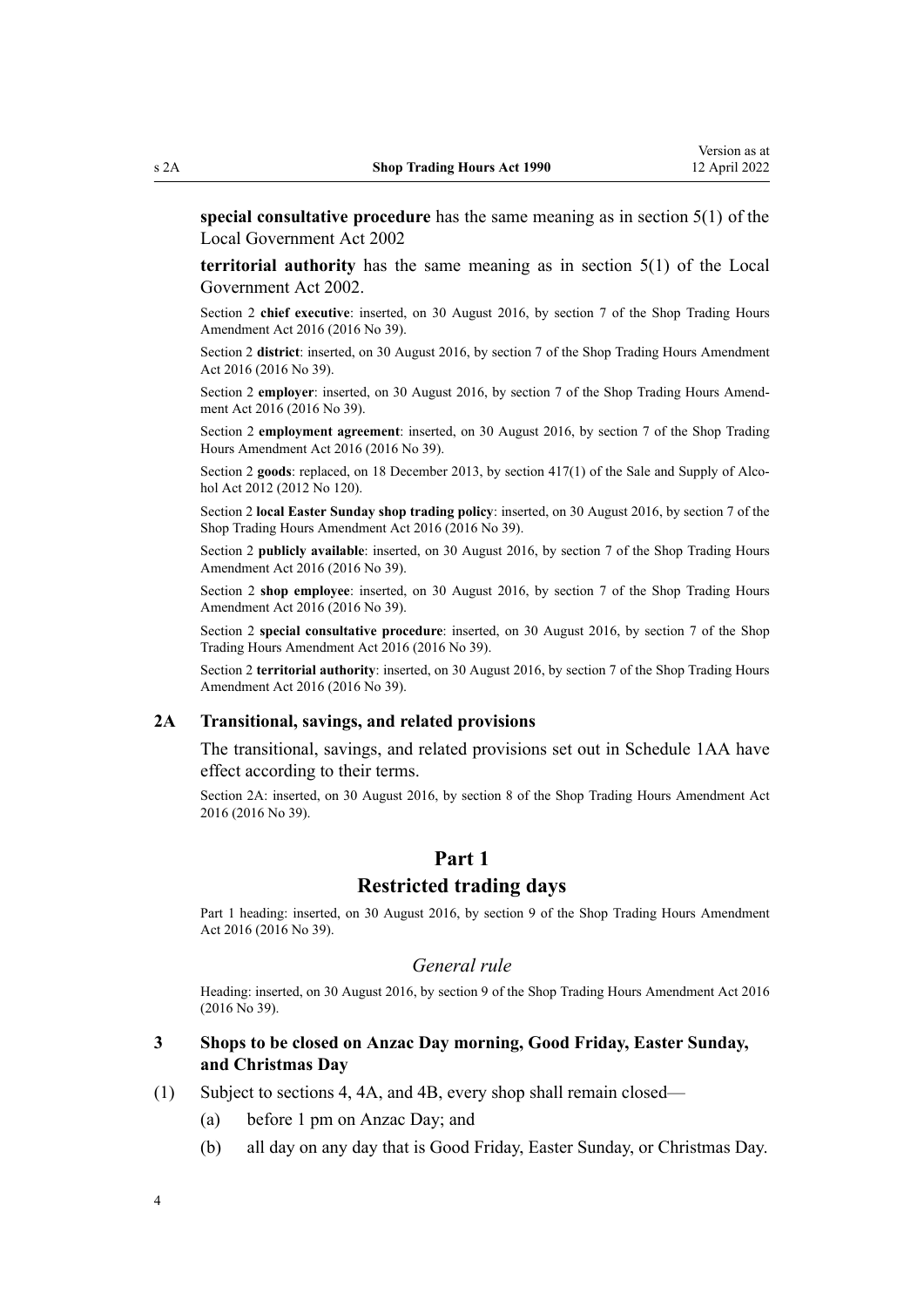- <span id="page-4-0"></span>(2) For the purposes of subsection (1)—
	- (a) a shop that has a common entrance with a factory or warehouse is not closed at any time unless—
		- (i) the shop's entrance is then closed; and
		- (ii) no person in the shop is then selling goods, canvassing for orders of goods, or delivering goods; and
	- (b) subject to paragraph (a), a shop is not closed at any time unless—
		- (i) the shop is then locked, or otherwise secured against entry by members of the public; and
		- (ii) no person in the shop is then selling goods, canvassing for orders of goods, or delivering goods.

Section 3(1): amended, on 30 August 2016, by [section 10](http://legislation.govt.nz/pdflink.aspx?id=DLM6632735) of the Shop Trading Hours Amendment Act 2016 (2016 No 39).

#### *Exemptions*

Heading: inserted, on 30 August 2016, by [section 11](http://legislation.govt.nz/pdflink.aspx?id=DLM6632736) of the Shop Trading Hours Amendment Act 2016 (2016 No 39).

#### **4 Certain shops may remain open**

- (1) [Section 3\(1\)](#page-3-0) does not apply to a shop if it is—
	- (a) a shop where—
		- $(i)$  the goods for sale include nothing that is not food, drink, a household item, a personal item, an automotive fuel, an automotive lubricant, an automotive part, or an automotive accessory, of a kind that people may reasonably need to be able to buy at any time; and
		- (ii) the quantity of goods for sale is no greater than that sufficient to meet the demands of the people who live or are staying in the area where the shop is, and people (other than people travelling in order to buy goods at the shop) travelling through the area; or
	- (b) a shop whose principal business is selling goods falling into one or other of the following categories:
		- (i) goods intended to be bought as souvenirs:
		- (ii) duty free goods (that is to say goods sold from or through an export warehouse or a duty-free store (as those terms are defined in [section 5\(1\)](http://legislation.govt.nz/pdflink.aspx?id=DLM7038971) of the Customs and Excise Act 2018) to people intending to take the goods out of New Zealand):
		- (iii) prepared or cooked food ready to be eaten immediately in the form in which it is sold; or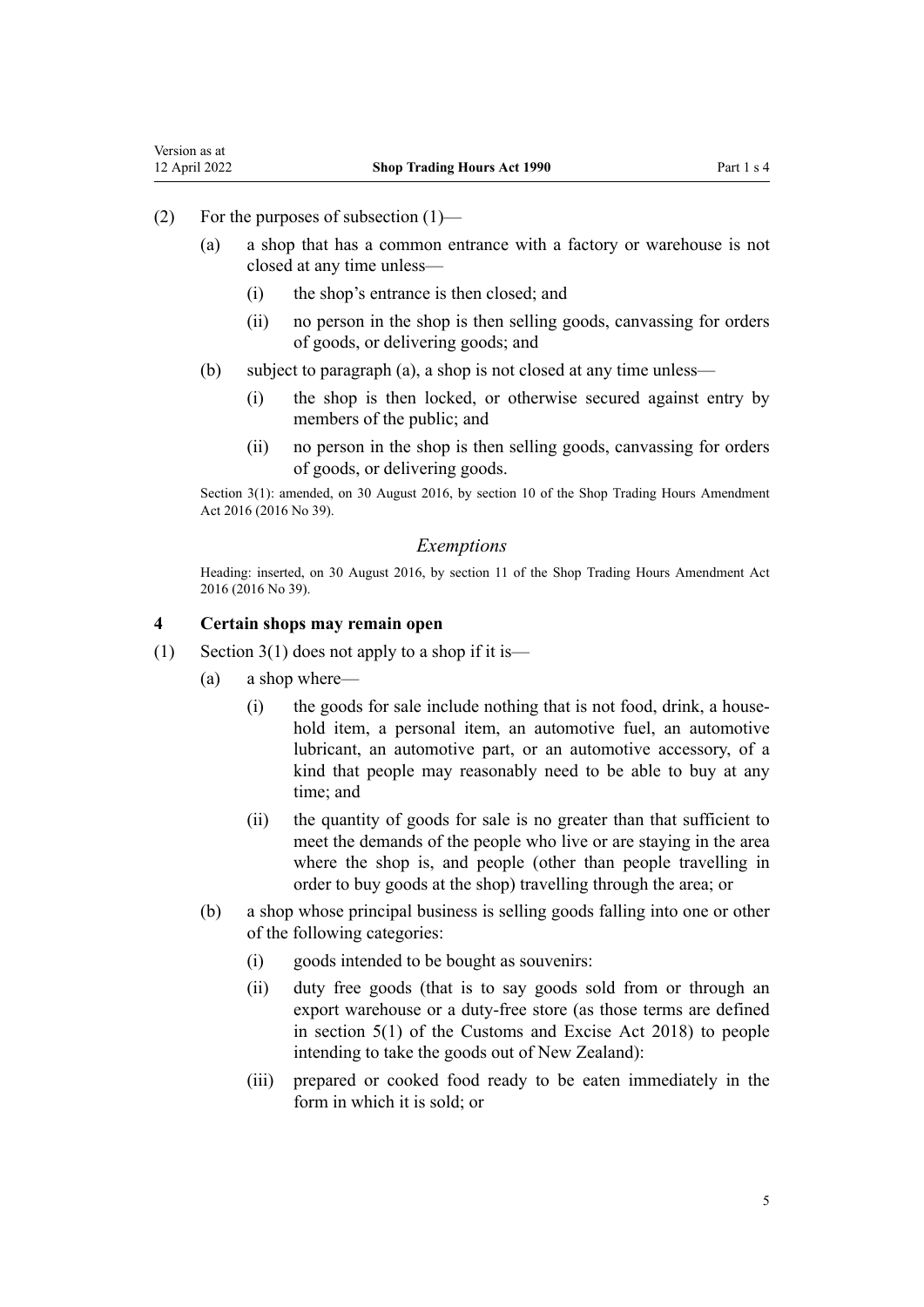- <span id="page-5-0"></span>(c) a shop at any public passenger transport terminal, or at any station where public passenger transport services stop, whose principal business is sell‐ ing goods falling into one or other of the following categories:
	- (i) books, magazines, and newspapers:
	- (ii) the categories specified in paragraph (b); or
- (d) a pharmacy; or
- (e) a shop in premises where a bona fide exhibition or show devoted (entirely or primarily) to agriculture, art, industry, and science, or any of those matters, is being held.
- (2) [Section 3\(1\)](#page-3-0) does not apply to a shop in respect of its remaining closed at any time on any day if—
	- (a) on 31 July 1990 there was in force in respect of the area in which the shop is situated an order under section 20 of the repealed Act (applied for under section 18(2) of that Act) authorising shops to be open at that time on that day; and
	- (b) all conditions (if any) subject to which the order was made are being (or, as the case may be, have been) complied with.

Section  $4(1)(b)(ii)$ : amended, on 1 October 2018, by [section 443\(3\)](http://legislation.govt.nz/pdflink.aspx?id=DLM7039957) of the Customs and Excise Act 2018 (2018 No 4).

#### **4A Garden centres may remain open on Easter Sunday**

[Section 3\(1\)](#page-3-0) does not apply to a shop on Easter Sunday if it is a garden centre, being a shop the sole or principal business of which is the sale of plants or garden supplies or both.

Section 4A: inserted, on 11 April 2001, by [section 4](http://legislation.govt.nz/pdflink.aspx?id=DLM90159) of the Shop Trading Hours Act Repeal Amendment Act 2001 (2001 No 16).

#### **4B Shops in certain areas may remain open on Easter Sunday**

[Section 3\(1\)](#page-3-0) does not apply to a shop on Easter Sunday if the shop is located in a district, or part of a district, in which a local Easter Sunday shop trading pol‐ icy permits shops to open on Easter Sunday.

Section 4B: inserted, on 30 August 2016, by [section 13](http://legislation.govt.nz/pdflink.aspx?id=DLM6632739) of the Shop Trading Hours Amendment Act 2016 (2016 No 39).

#### *Offence*

Heading: inserted, on 30 August 2016, by [section 14](http://legislation.govt.nz/pdflink.aspx?id=DLM6632741) of the Shop Trading Hours Amendment Act 2016 (2016 No 39).

#### **5 Offence**

- (1) The occupier of a shop that is not closed in accordance with [section 3](#page-3-0) commits an offence against this Act, and is liable, on conviction, to a fine not exceeding \$1,000.
- (2) For the purposes of subsection  $(1)$ ,—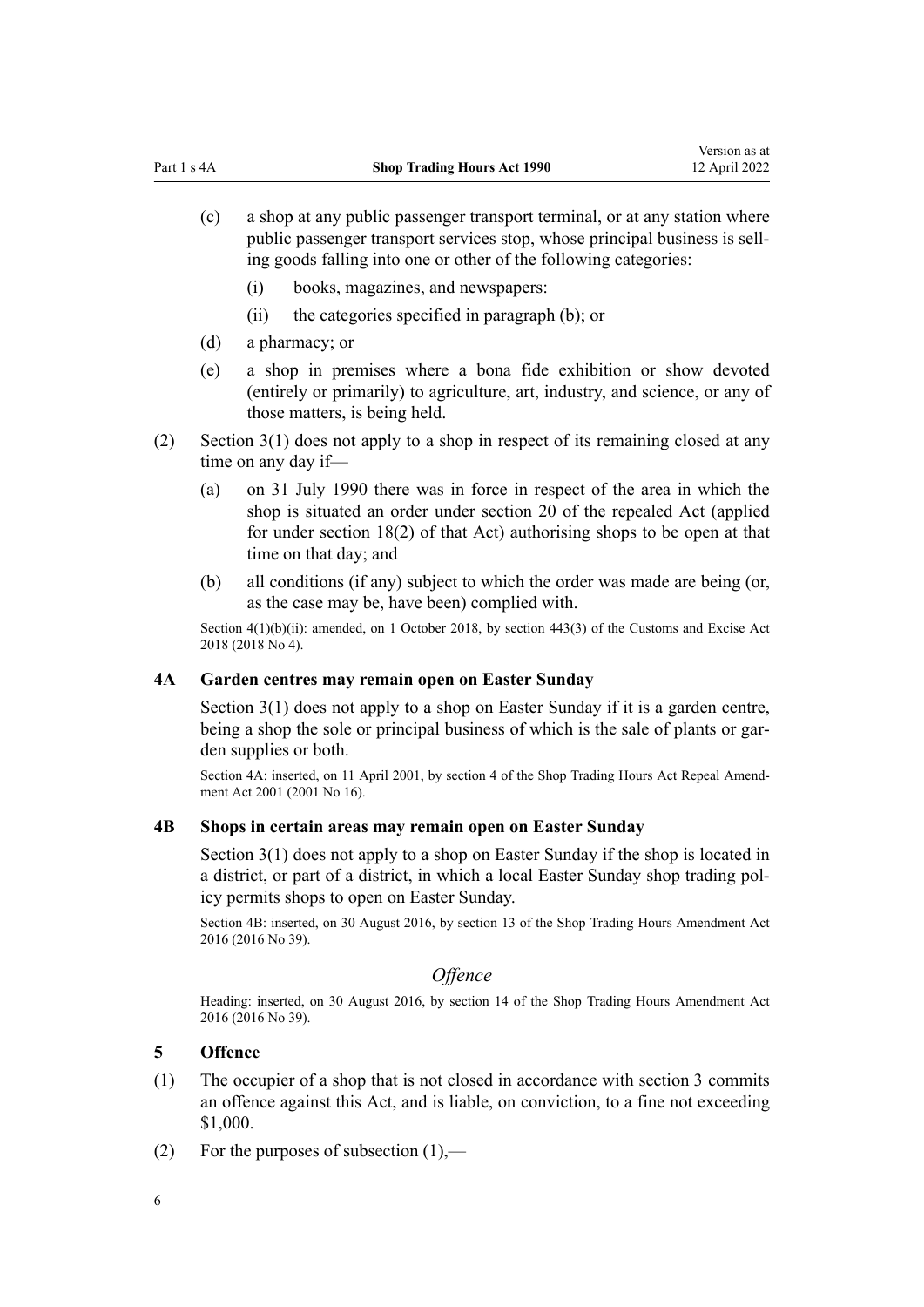<span id="page-6-0"></span>Version as at<br>12 April 2022

- (a) the occupier of a shop,—
	- (i) includes any agent, manager, supervisor, or other person acting or apparently acting in general management or control of the shop; and
	- (ii) where the shop is occupied by a corporation or body of persons (whether incorporated or not), includes the shop's working man‐ ager:
- (b) a hawker or other person carrying on business by selling goods, or offer‐ ing goods for sale by retail, otherwise than in a shop who—
	- (i) sells goods otherwise than in a shop; or
	- (ii) offers goods for sale otherwise than in a shop; or
	- (iii) delivers goods to a customer otherwise than in a shop,—

is deemed to be the occupier of a shop that is not closed.

- (3) In any proceedings for an offence against this Act,—
	- (a) it is sufficient to allege in the charging document that a place is a shop and to state in the charging document the name of its ostensible occupier, or a style or title under which its occupier is usually known or carries on business; and
	- (b) the charge may from time to time be amended as to the actual name of the occupier of the place.

Section 5(1): amended, on 1 July 2013, by [section 413](http://legislation.govt.nz/pdflink.aspx?id=DLM3360714) of the Criminal Procedure Act 2011 (2011) No 81).

Section 5(3)(a): amended, on 1 July 2013, by [section 413](http://legislation.govt.nz/pdflink.aspx?id=DLM3360714) of the Criminal Procedure Act 2011 (2011 No 81).

Section 5(3)(b): amended, on 1 July 2013, by [section 413](http://legislation.govt.nz/pdflink.aspx?id=DLM3360714) of the Criminal Procedure Act 2011 (2011) No 81).

## **Part 2**

## **Trading on Easter Sunday**

Part 2: inserted, on 30 August 2016, by [section 15](http://legislation.govt.nz/pdflink.aspx?id=DLM6632743) of the Shop Trading Hours Amendment Act 2016 (2016 No 39).

Subpart 1—Local Easter Sunday shop trading policies

Subpart 1: inserted, on 30 August 2016, by [section 15](http://legislation.govt.nz/pdflink.aspx?id=DLM6632743) of the Shop Trading Hours Amendment Act 2016 (2016 No 39).

#### **5A Territorial authority may have local Easter Sunday shop trading policy**

- (1) A territorial authority may have a local Easter Sunday shop trading policy to permit shops to open on Easter Sunday in an area comprising—
	- (a) the whole of its district; or
	- (b) any part or parts of its district.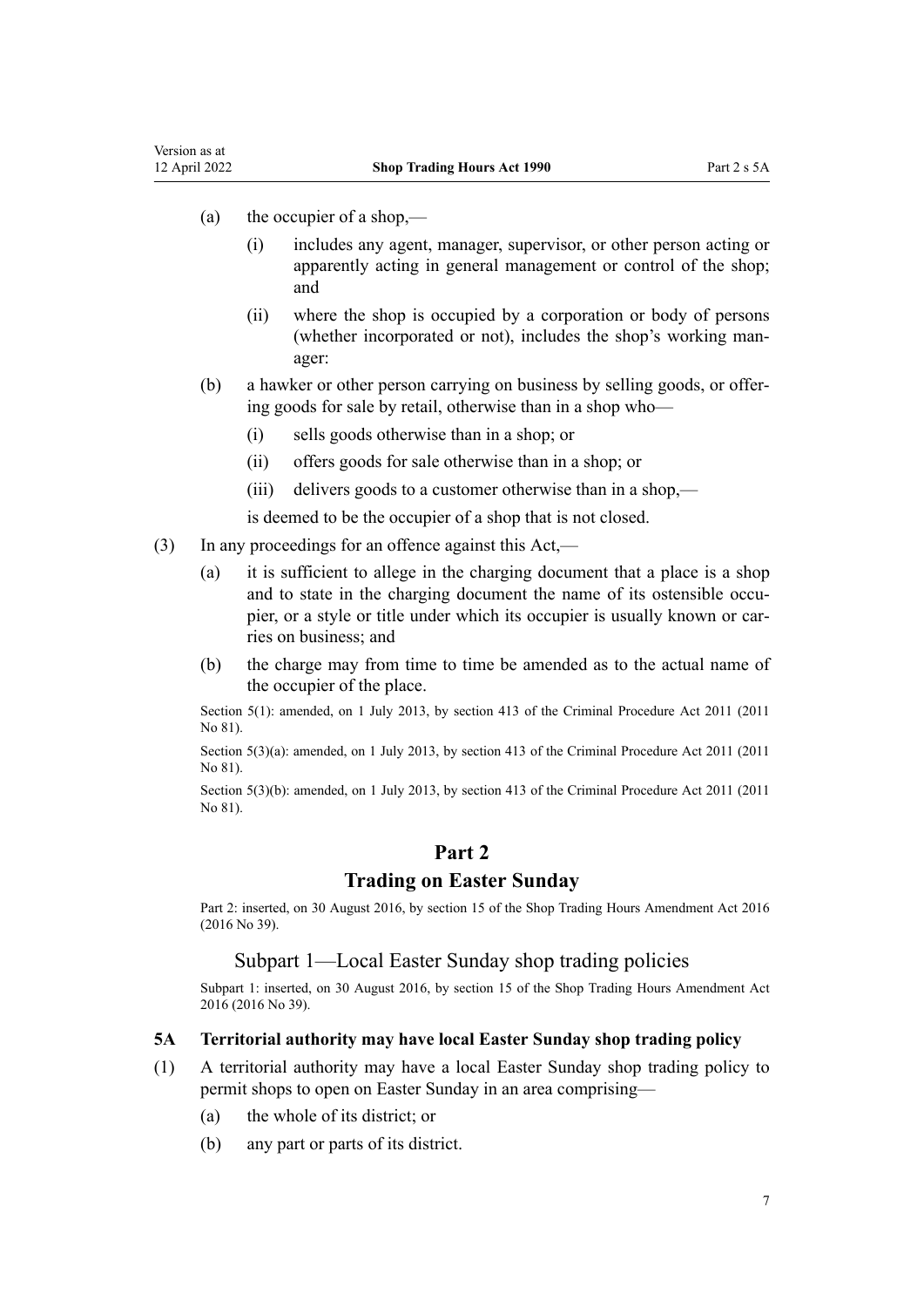- <span id="page-7-0"></span>(2) A local Easter Sunday shop trading policy under subsection (1) may not—
	- (a) permit shops to open only for some purposes; or
	- (b) permit only some types of shops in the area to open; or
	- (c) specify times at which shops may or may not open; or
	- (d) include any other conditions as to the circumstances in which shops in the area may open.
- (3) Nothing in subsection (2) is intended to limit the territorial authority's power to control any of the matters in subsection (2)(a) to (d) under any other enactment.
- (4) A local Easter Sunday shop trading policy under subsection (1)(b) must include either or both of the following:
	- (a) a map of the area:
	- (b) a clear description of the boundaries of the area so that they are easily identifiable in practice.
- (5) However, where a local Easter Sunday shop trading policy includes both a map and a description of the area and there is an inconsistency between the map and the description, the description prevails.

Section 5A: inserted, on 30 August 2016, by [section 15](http://legislation.govt.nz/pdflink.aspx?id=DLM6632743) of the Shop Trading Hours Amendment Act 2016 (2016 No 39).

## **5B Adoption, amendment, and revocation of local Easter Sunday shop trading policy**

- $(1)$  A territorial authority must use the special consultative procedure when deciding whether to—
	- (a) adopt a local Easter Sunday shop trading policy; or
	- (b) amend a local Easter Sunday shop trading policy; or
	- (c) revoke a local Easter Sunday shop trading policy.
- (2) Despite subsection (1)(b), a territorial authority may, by resolution made pub‐ licly available, make minor changes to, or correct errors in, a local Easter Sunday shop trading policy, but only if the changes or corrections do not affect an existing right of a person to whom the policy applies.
- (3) A territorial authority must,—
	- (a) as soon as practicable after adopting or amending a local Easter Sunday shop trading policy, make the policy publicly available; and
	- (b) as soon as practicable after deciding to revoke a local Easter Sunday shop trading policy, make publicly available the date on which the revocation is effective.

Section 5B: inserted, on 30 August 2016, by [section 15](http://legislation.govt.nz/pdflink.aspx?id=DLM6632743) of the Shop Trading Hours Amendment Act 2016 (2016 No 39).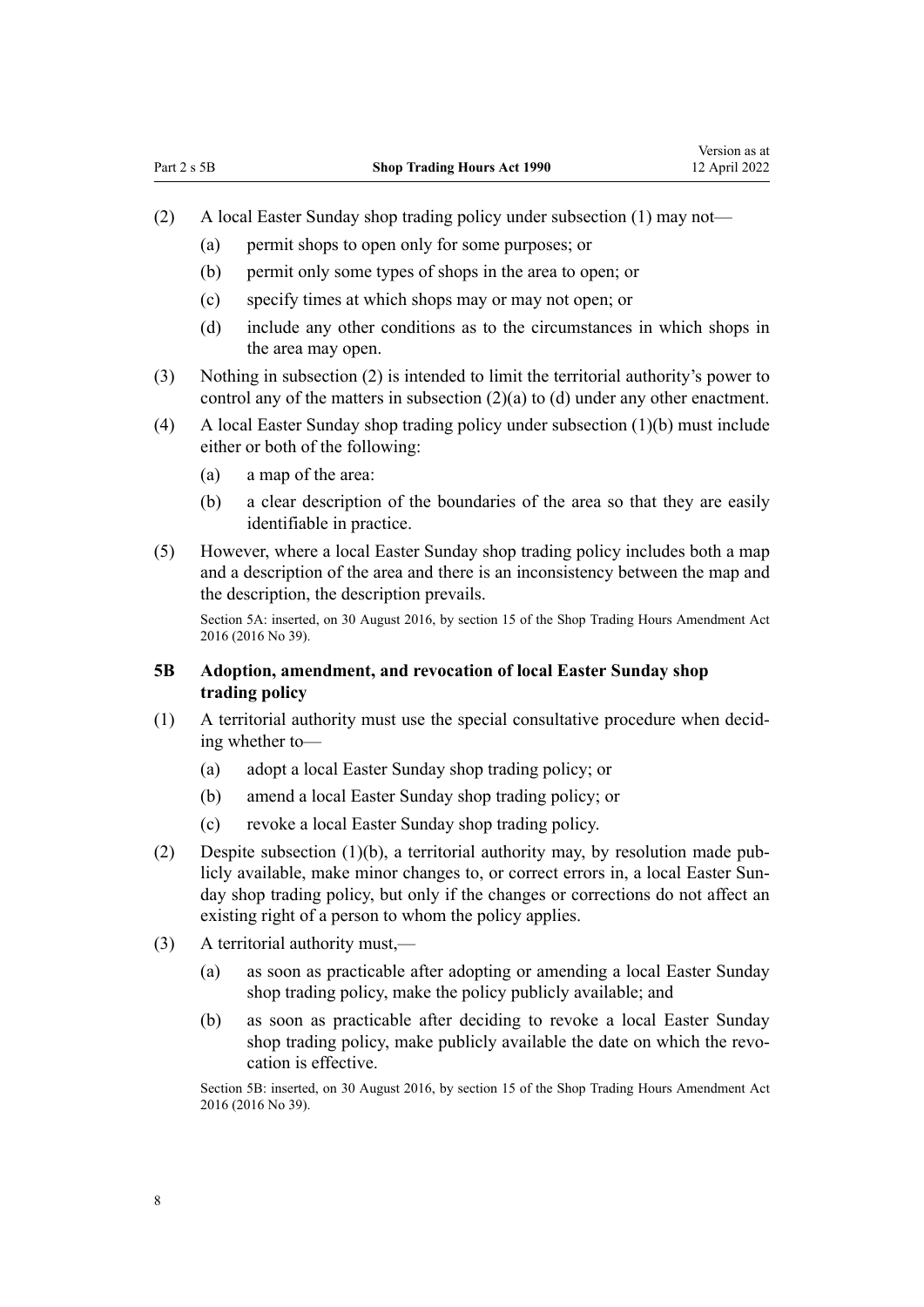- (1) This section applies if a territorial authority has adopted a local Easter Sunday shop trading policy under [section 5B.](#page-7-0)
- (2) The territorial authority must review the first local Easter Sunday shop trading policy adopted by the territorial authority no later than 5 years after adopting the policy.
- (3) Subsection (2) does not affect the ability of the territorial authority to review the policy, or any subsequent local Easter Sunday shop trading policy, at any other time.
- (4) A territorial authority that is reviewing a local Easter Sunday shop trading pol‐ icy must use the special consultative procedure to decide whether to—
	- (a) amend the policy; or

<span id="page-8-0"></span>Version as at<br>12 April 2022

- (b) revoke the policy; or
- (c) replace the policy; or
- (d) continue the policy without amendment.
- (5) A local Easter Sunday shop trading policy that is not reviewed as required by subsection (2) is, if not earlier revoked by the territorial authority concerned, revoked on the day that is 2 years after the date by which the policy is required to be reviewed under that subsection.

Section 5C: inserted, on 30 August 2016, by [section 15](http://legislation.govt.nz/pdflink.aspx?id=DLM6632743) of the Shop Trading Hours Amendment Act 2016 (2016 No 39).

#### **5D Delegation of power in relation to local Easter Sunday shop trading policies**

- (1) A territorial authority may not delegate to a committee or other subordinate decision-making body, community board, or member or officer of the local authority the power to make a final decision whether to adopt, amend, revoke, or replace a local Easter Sunday shop trading policy, or to continue a local Eas‐ ter Sunday shop trading policy without amendment following a review.
- (2) Nothing in this section restricts the power of a territorial authority to delegate to a committee or other subordinate decision-making body, community board, or member or officer of the territorial authority the power to do anything before the exercise by the territorial authority (after consultation with the committee or body or person) of the power to adopt, amend, revoke, or replace a local Easter Sunday shop trading policy, or to continue a local Easter Sunday shop trading policy without amendment following a review.

Section 5D: inserted, on 30 August 2016, by [section 15](http://legislation.govt.nz/pdflink.aspx?id=DLM6632743) of the Shop Trading Hours Amendment Act 2016 (2016 No 39).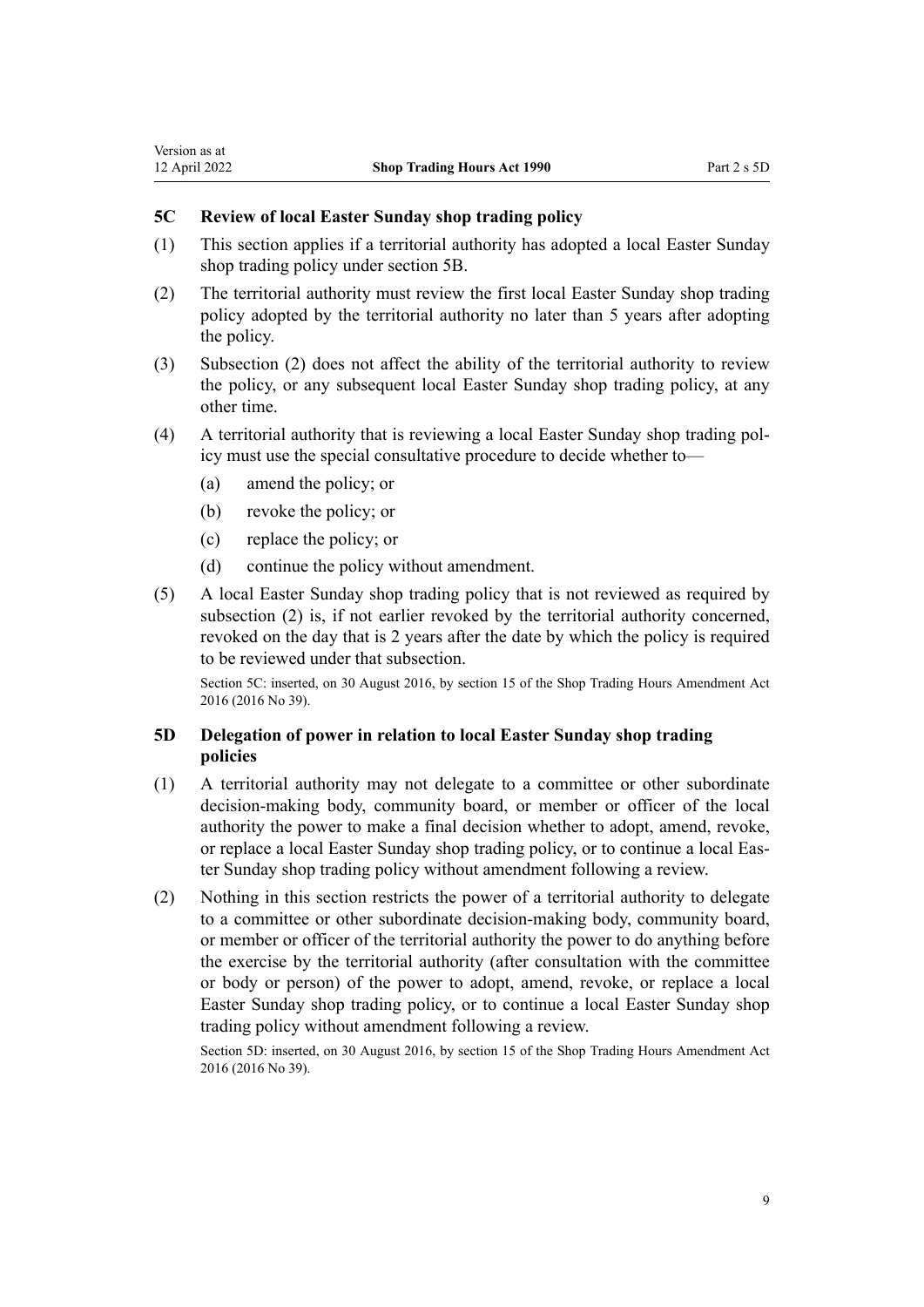#### <span id="page-9-0"></span>**5E Chief executive to be notified of local Easter Sunday shop trading policy**

A territorial authority must, within 10 working days after the date on which the territorial authority adopts, amends, or revokes a local Easter Sunday shop trading policy,—

- (a) notify the chief executive of the decision to adopt, amend, or revoke the policy; and
- (b) provide to the chief executive—
	- (i) a copy of the resolution to adopt, amend, or revoke the policy; and
	- (ii) in the case of an adoption or amendment of a policy, a copy of, or an electronic link to, the policy.

Section 5E: inserted, on 30 August 2016, by [section 15](http://legislation.govt.nz/pdflink.aspx?id=DLM6632743) of the Shop Trading Hours Amendment Act 2016 (2016 No 39).

#### Subpart 2—Shop employee rights

Subpart 2: inserted, on 30 August 2016, by [section 15](http://legislation.govt.nz/pdflink.aspx?id=DLM6632743) of the Shop Trading Hours Amendment Act 2016 (2016 No 39).

#### **5F Interpretation**

In this subpart, unless the context otherwise requires,—

**employer** has the same meaning as in [section 5](http://legislation.govt.nz/pdflink.aspx?id=DLM58337) of the Employment Relations Act 2000

**employment agreement** has the same meaning as in [section 5](http://legislation.govt.nz/pdflink.aspx?id=DLM58337) of the Employment Relations Act 2000

**shop employee** means an employee within the meaning of [section 6](http://legislation.govt.nz/pdflink.aspx?id=DLM58619) of the Employment Relations Act 2000 who works in or from a shop.

Section 5F: inserted, on 30 August 2016, by [section 15](http://legislation.govt.nz/pdflink.aspx?id=DLM6632743) of the Shop Trading Hours Amendment Act 2016 (2016 No 39).

#### **5G Provision requiring shop employee to work, or be available to work, on Easter Sunday unenforceable**

A provision in a shop employee's employment agreement (including an availa‐ bility provision as defined in [section 67D](http://legislation.govt.nz/pdflink.aspx?id=DLM6803002) of the Employment Relations Act 2000) that requires the shop employee to work, or to be available to accept any work that the employer makes available, on Easter Sunday is unenforceable against the shop employee.

Section 5G: inserted, on 30 August 2016, by [section 15](http://legislation.govt.nz/pdflink.aspx?id=DLM6632743) of the Shop Trading Hours Amendment Act 2016 (2016 No 39).

#### **5H Shop employee's right to refuse to work on Easter Sunday**

#### A shop employee—

(a) may refuse to work on Easter Sunday; and

10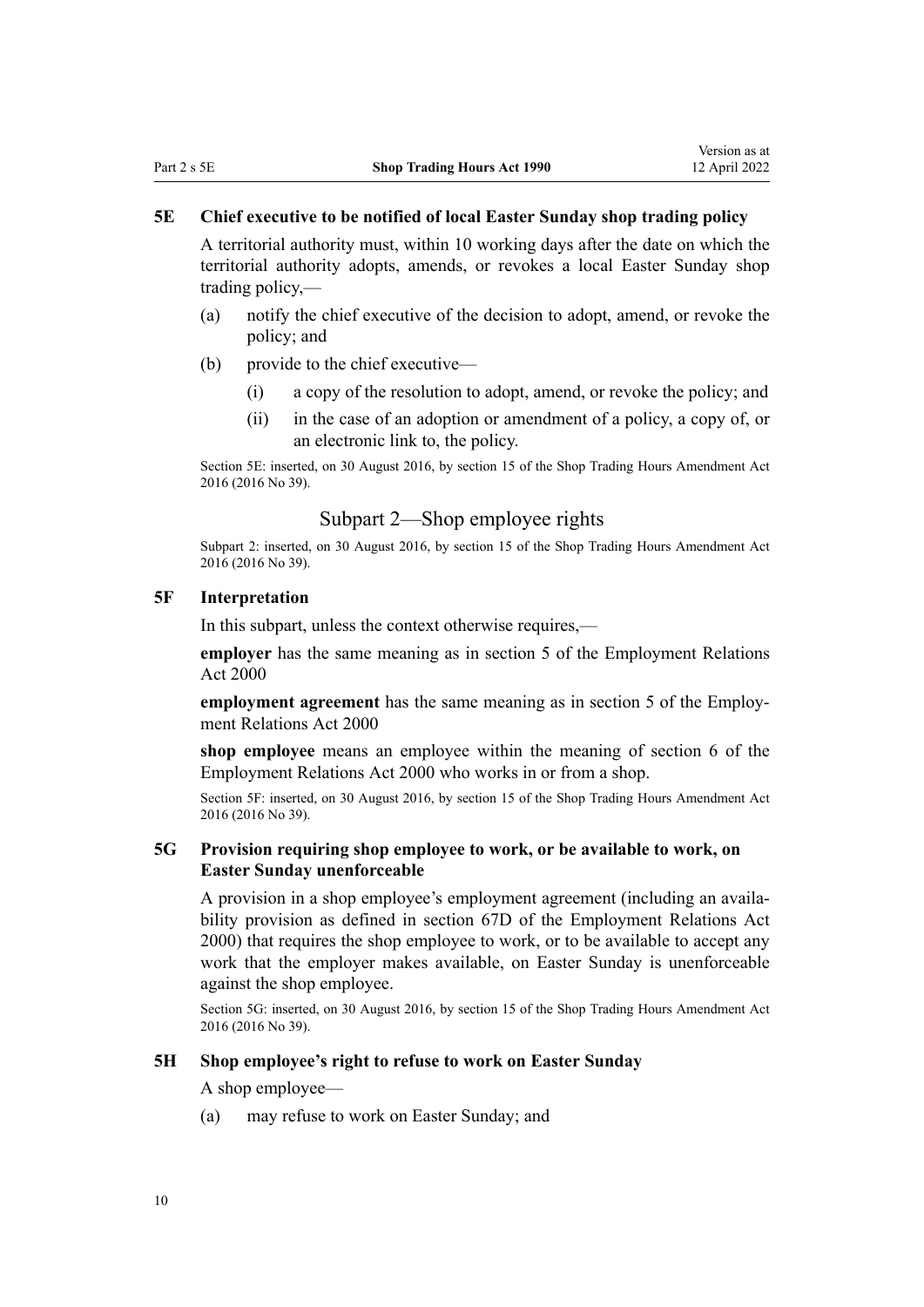(b) is not required to provide the employer with a reason for refusing to work on Easter Sunday.

Section 5H: inserted, on 30 August 2016, by [section 15](http://legislation.govt.nz/pdflink.aspx?id=DLM6632743) of the Shop Trading Hours Amendment Act 2016 (2016 No 39).

#### **5I Employer's obligation to notify shop employee of right to refuse to work on Easter Sunday**

- (1) An employer who wants a shop employee to work on an Easter Sunday must give notice to the shop employee of his or her right to refuse to work on Easter Sunday.
- (2) A notice under subsection (1) must—
	- (a) be in writing; and
	- (b) be given,—

<span id="page-10-0"></span>Version as at<br>12 April 2022

- (i) in the case of a shop employee whose employment with the employer started more than 4 weeks before the relevant Easter Sunday, no earlier than 8 weeks and no later than 4 weeks before the relevant Easter Sunday; and
- (ii) in the case of a shop employee whose employment with the employer started 4 weeks or less before the relevant Easter Sunday, as soon as is reasonably practicable after the shop employee's employment with the employer starts; and
- $\left( c \right)$  be—
	- (i) delivered in person to the shop employee; or
	- (ii) sent by email to the shop employee; or
	- (iii) if a manner of giving notices is specified in the shop employee's employment agreement, given in the manner specified.

Section 5I: inserted, on 30 August 2016, by [section 15](http://legislation.govt.nz/pdflink.aspx?id=DLM6632743) of the Shop Trading Hours Amendment Act 2016 (2016 No 39).

#### **5J Shop employee's obligation to notify employer of intention to refuse to work on Easter Sunday**

- (1) A shop employee who intends to refuse to work on Easter Sunday must give notice to his or her employer of that intention.
- (2) A notice under subsection (1) must—
	- (a) be in writing; and
	- (b) be given,—
		- (i) in the case of a shop employee whose employment with the employer started more than 14 days before the relevant Easter Sunday, no later than 14 days after the date on which the shop employee receives a notice under section 5I; and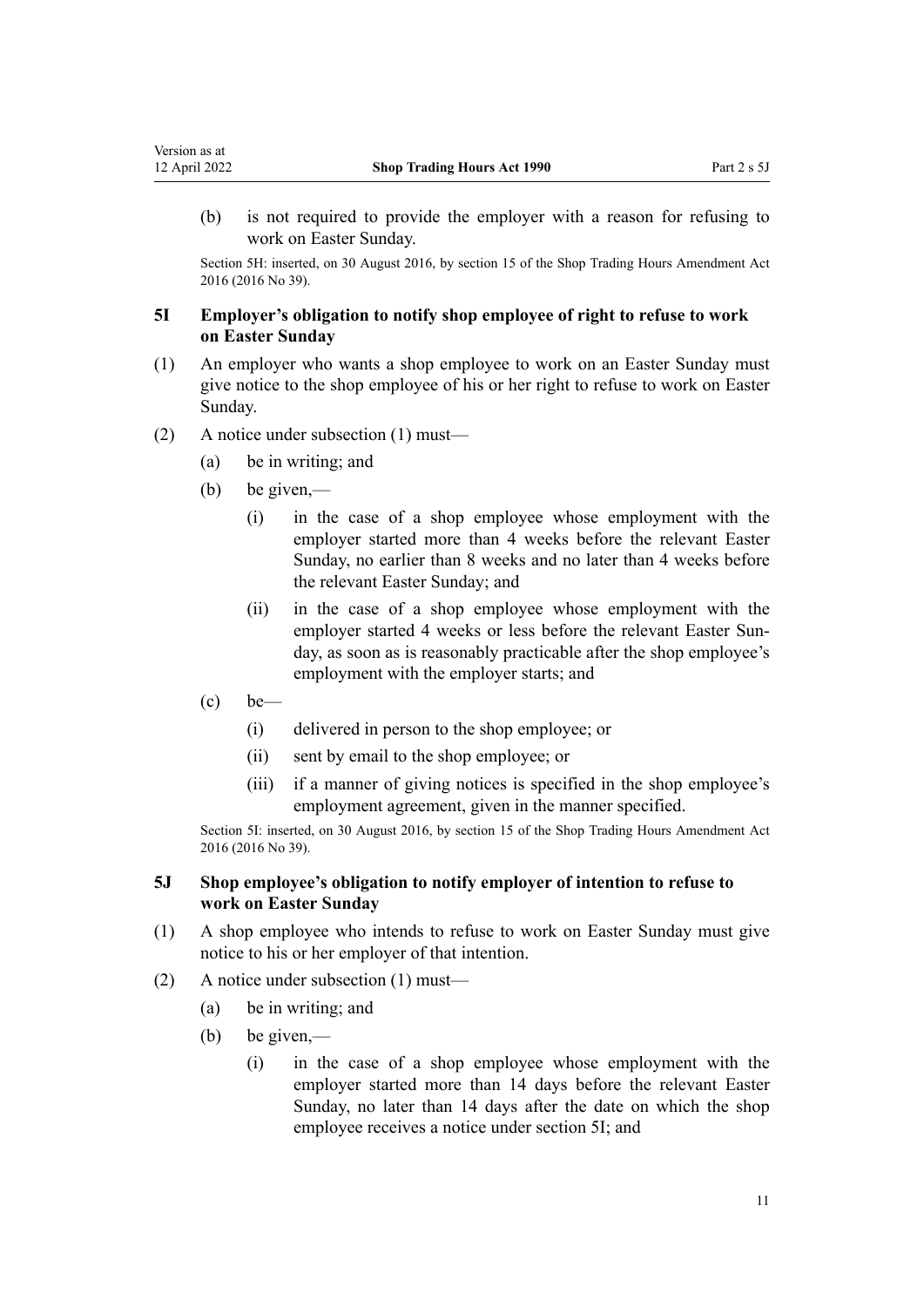- <span id="page-11-0"></span>(ii) in the case of a shop employee whose employment with the employer started 14 days or less before the relevant Easter Sunday, as soon as is reasonably practicable after the shop employee receives a notice under [section 5I;](#page-10-0) and
- $\left( c \right)$  be—
	- (i) delivered in person to the shop employee's employer; or
	- (ii) sent by email to the shop employee's employer; or
	- (iii) if a manner of giving notices is specified in the shop employee's employment agreement, given in the manner specified.

Section 5J: inserted, on 30 August 2016, by [section 15](http://legislation.govt.nz/pdflink.aspx?id=DLM6632743) of the Shop Trading Hours Amendment Act 2016 (2016 No 39).

#### **5K Employer's obligation not to take certain actions**

- (1) A shop employee's employer, or a representative of that employer, must not—
	- (a) compel the shop employee to work on an Easter Sunday; or
	- (b) treat the shop employee adversely because the shop employee refuses to work on an Easter Sunday.
- (2) For the purposes of subsection (1)(a), an employer or a representative of an employer **compels** a shop employee to work on an Easter Sunday if the employer or a representative of the employer—
	- (a) makes working on an Easter Sunday a condition of the employer continuing to employ the shop employee; or
	- (b) exerts undue influence on the shop employee with a view to inducing the shop employee to work on an Easter Sunday; or
	- (c) requires the shop employee to work on Easter Sunday without giving the shop employee notice under [section 5I](#page-10-0) of the shop employee's right to refuse under [section 5H.](#page-9-0)
- (3) For the purposes of subsection (1)(b), **treat the shop employee adversely** has the same meaning as **treats an employee adversely** in [section 67F](http://legislation.govt.nz/pdflink.aspx?id=DLM6803005) of the Employment Relations Act 2000 as if references to an employee in that section were references to the shop employee.

Section 5K: inserted, on 30 August 2016, by [section 15](http://legislation.govt.nz/pdflink.aspx?id=DLM6632743) of the Shop Trading Hours Amendment Act 2016 (2016 No 39).

#### **5L Personal grievance**

- (1) A claim by a shop employee that the shop employee's employer, former employer, or a representative of the employer has contravened section 5K—
	- (a) is a grievance that the shop employee may have against the employer or the former employer; and
	- (b) is a personal grievance as if the claim were a claim listed in [section](http://legislation.govt.nz/pdflink.aspx?id=DLM60322) [103\(1\)](http://legislation.govt.nz/pdflink.aspx?id=DLM60322) of the Employment Relations Act 2000.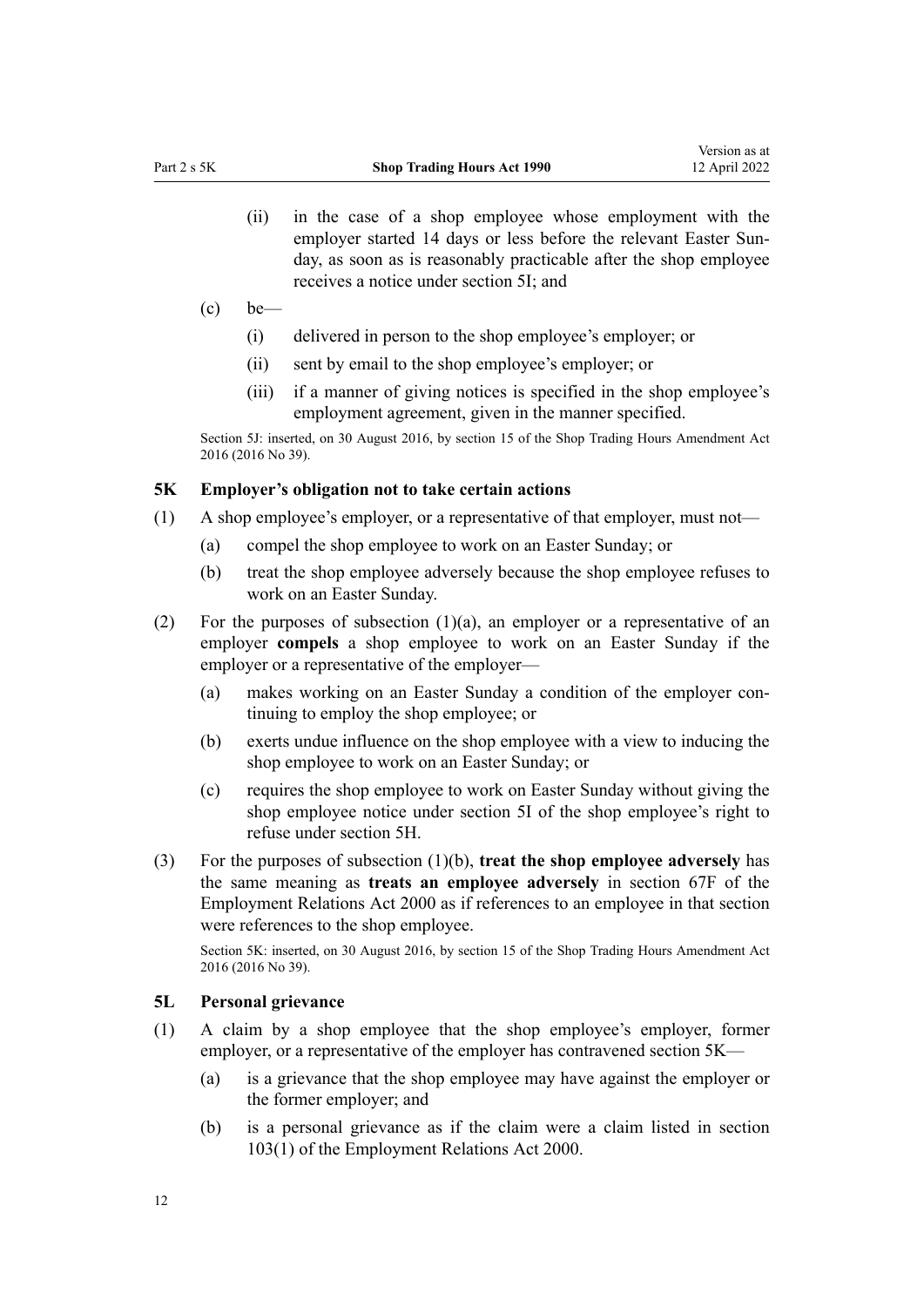<span id="page-12-0"></span>(2) The [Employment Relations Act 2000](http://legislation.govt.nz/pdflink.aspx?id=DLM58316) applies accordingly.

Section 5L: inserted, on 30 August 2016, by [section 15](http://legislation.govt.nz/pdflink.aspx?id=DLM6632743) of the Shop Trading Hours Amendment Act 2016 (2016 No 39).

## **Part 3**

## **Miscellaneous matters**

Part 3 heading: inserted, on 30 August 2016, by [section 16](http://legislation.govt.nz/pdflink.aspx?id=DLM6632765) of the Shop Trading Hours Amendment Act 2016 (2016 No 39).

#### **6 Shop Trading Hours Act 1977 repealed**

- (1) The following enactments are hereby repealed:
	- (a) the Shop Trading Hours Act 1977:
	- (b) the Shop Trading Hours Amendment Act 1979:
	- (c) the Shop Trading Hours Amendment Act 1980:
	- (d) the Shop Trading Hours Amendment Act 1982:
	- (e) the Shop Trading Hours Amendment Act 1989.
- (2) *Amendment(s) incorporated in the [Act\(s\)](http://legislation.govt.nz/pdflink.aspx?id=DLM379813)*
- (3) *Amendment(s) incorporated in the [Act\(s\)](http://legislation.govt.nz/pdflink.aspx?id=DLM439056)*.
- (4) *Amendment(s) incorporated in the Act(s)*.
- (5) *Amendment(s) incorporated in the Act(s)*.
- $(6)$  Every-
	- (a) order under section 17A or section 20 of the repealed Act; and
	- (b) authority under section 13(2) or section 15 of the repealed Act; and
	- (c) order or exemption under the Shops and Offices Act 1955 or under any enactment repealed by that Act,—

is hereby consequentially revoked.

- (7) The Shop Trading Hours (Approved Goods Extension) Notice 1990 is hereby consequentially revoked.
- (8) The Shop Trading Hours Commission established by section 4(1) of the repealed Act is hereby abolished.
- (9) On the commencement of this Act,—
	- (a) the files and records of the said Shop Trading Hours Commission shall be deemed to have become files and records of the Department of Labour; and the Secretary of Labour shall deal with them accordingly; and
	- (b) its debts, assets, liabilities, and other property shall become debts, assets, liabilities, and other property of the Minister of Labour.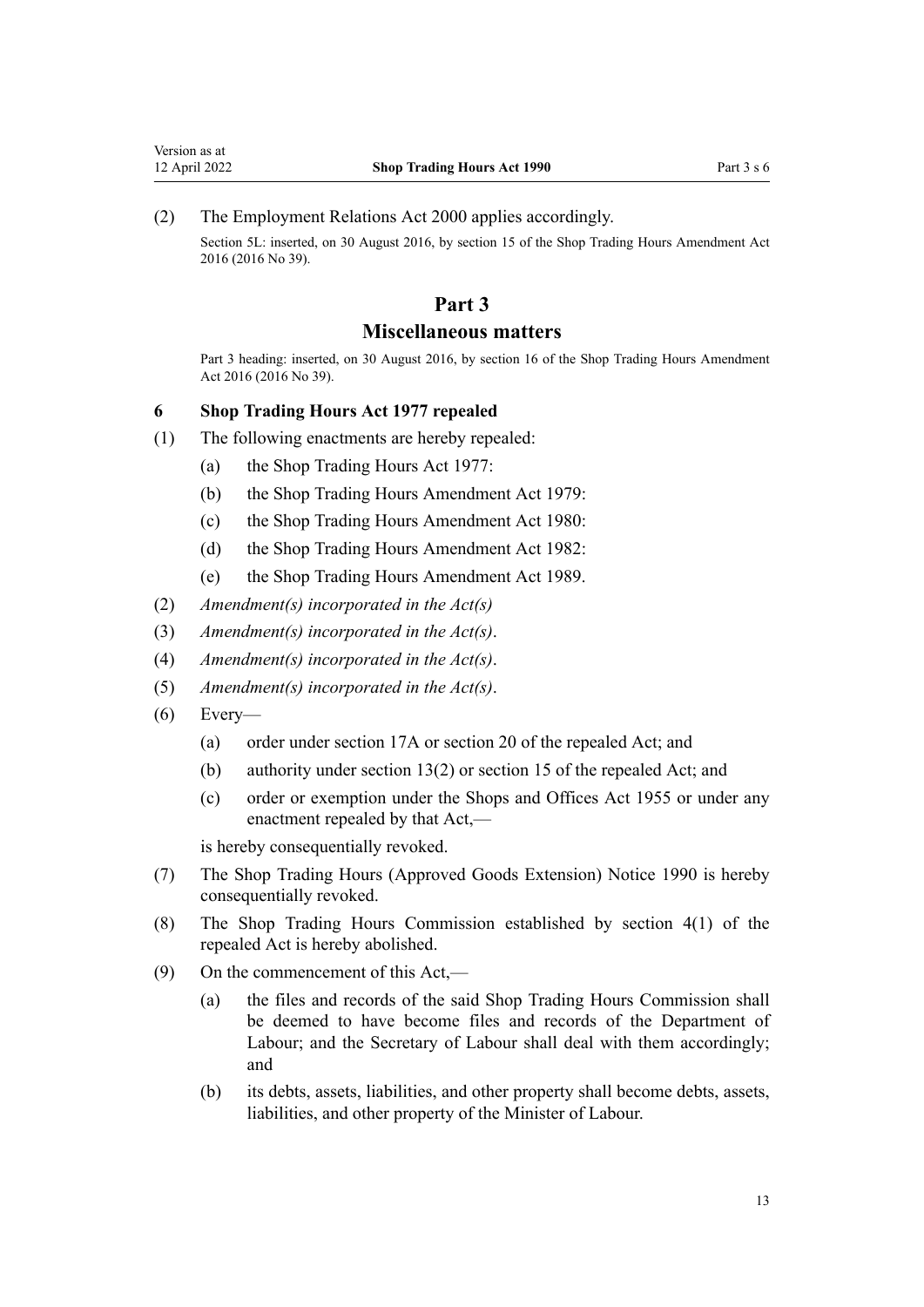## <span id="page-13-0"></span>**7 Consequential protection for certain workers**

(1) In this section, and (both as part of this Act and when deemed by this section to have been inserted into any industrial document) in the provisions set out in [Schedule 1,](#page-19-0) unless the context otherwise requires,—

**at night** means at any time between 9 pm on any day and 7 am the next day

**existing document** means an industrial document applying to shop workers that, on 1 August 1990, was current or in force under the Labour Relations Act 1987

**industrial document** means an award or agreement within the meaning of the Labour Relations Act 1987

**protected day** means a day that is a Sunday, New Year's Day, the day after New Year's Day, Waitangi Day, Good Friday, Easter Monday, Anzac Day, the Sovereign's birthday, Te Rā Aro ki a Matariki/Matariki Observance Day, Labour Day, Christmas Day, Boxing Day, or the day observed as anniversary day in the locality concerned

**protected worker**, in relation to an employer on any day, means a worker who has or had been employed by the employer (or persons whose successor the employer is) for the continuous period including all or part of that day and beginning before 1 August 1990 (whether or not the location or designation of the worker has or had changed during that period)

**protective provisions** means the provisions set out in [Schedule 1](#page-19-0)

**shop worker** means a person who is employed to work in or from any shop or shops, or whose employment at any time is dependent on any shop's being open at that time

**subsequent document**, in relation to an existing document or a subsequent document, means an industrial document that is (in terms of section 2(2) and (3) of the Labour Relations Act 1987) subsequent to that existing or subsequent document.

- (2) In any provision deemed by this section to have been inserted in any industrial document, the term **shop**, unless the context otherwise requires, has the meaning assigned to it by [section 2.](#page-2-0)
- (3) After the commencement of this Act, the protective provisions shall be deemed to have been inserted into every existing document (but in such a way as to apply only to the shop workers to whom the document applies).
- (4) Subject to subsections (5) and (6), where any of the protective provisions has been deemed by this section to have been inserted into an industrial document, that provision shall be deemed to have been inserted into any subsequent document negotiated under the Labour Relations Act 1987 (but in such a way as to apply only to the shop workers to whom the subsequent document applies).
- (5) Where any of the protective provisions has been deemed by this section to have been inserted into an industrial document, that provision may—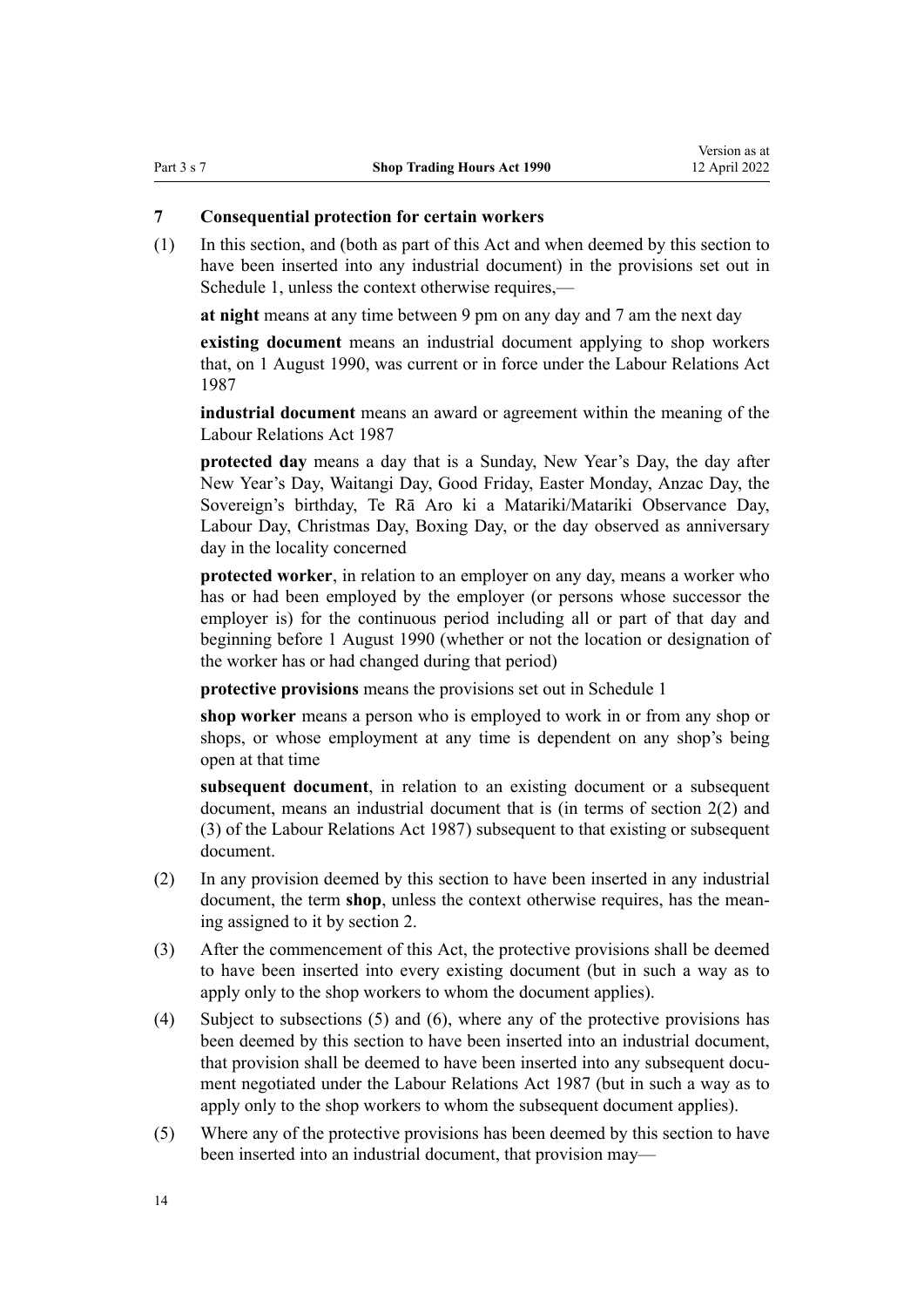- (a) by agreement between the parties; or
- (b) as a consequence of arbitration agreed by the parties,—

in any subsequent document negotiated under the Labour Relations Act 1987 be declared to have been omitted from the subsequent document; and in that case the provision shall not thereafter be deemed by subsection (4) to have been inserted into the subsequent document or any further subsequent document.

- (6) Where any of the protective provisions has been deemed by this section to have been inserted into an industrial document, there may—
	- (a) by agreement between the parties; or
	- (b) as a consequence of arbitration agreed by the parties,—

be contained in a subsequent document a provision declared (in the provision itself or another provision of the document) to be the protective provision in an amended form; and in that case the protective provision concerned shall not thereafter be deemed by subsection (4) to have been inserted into the subsequent document or any further subsequent document (whether in its original form or in any amended form).

- (7) To every industrial document into which any protective provisions are deemed by subsection (4) to have been inserted there shall be attached an annex, numbered in accordance with [Schedule 1](#page-19-0),—
	- (a) setting out in full—
		- (i) those inserted provisions; and
		- (ii) the definition in [section 2](#page-2-0) of the term shop; and
		- (iii) the definitions in subsection (1) of the terms at night, protected day, protected worker, and shop worker; and
	- (b) stating that by virtue of the Shop Trading Hours Act Repeal Act 1990 those inserted provisions apply to all shop workers to whom the document applies; and
	- (c) specifying the protective provisions that—
		- (i) have under subsection (5) been omitted from the document; or
		- (ii) having under subsection (6) been contained in an earlier industrial document in an amended form, have since been omitted; and
	- (d) specifying (by reference both to each protective provision concerned and to the appropriate provision or provisions of the document) the protect‐ ive provisions that—
		- (i) have under subsection (6) been contained in the document in an amended form; or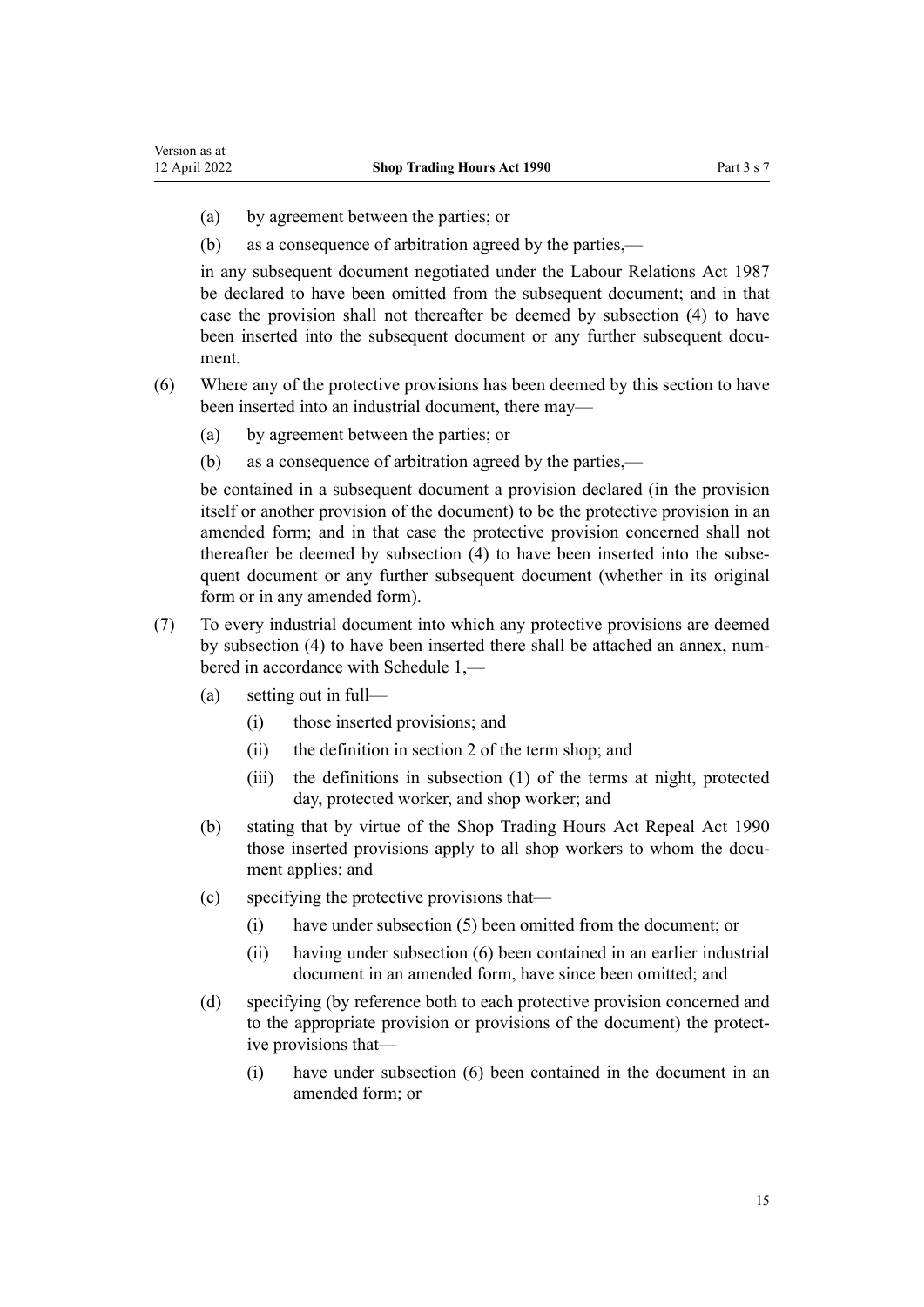- (ii) having under subsection (6) been contained in an earlier industrial document in an amended form, are now contained in the document in a form that has been further amended.
- <span id="page-15-0"></span>(8) An annex attached to an industrial document pursuant to subsection (7) is not part of the document.
- (9) Where provisions are deemed by this section to have been inserted into an industrial document,—
	- (a) the other provisions of the document shall be construed in a sense consistent with the inserted provisions, whenever such a construction is appropriate and reasonable; and
	- (b) subject to paragraph (a), to the extent that other provisions of the document give workers protection greater or more advantageous than the protection given by the inserted provisions, they shall prevail over the inserted provisions; and
	- (c) subject to paragraphs (a) and (b), to the extent that the inserted provi‐ sions conflict with other provisions of the document, the inserted provisions shall prevail.

Section 7(1): amended, on 30 August 2016, by [section 17\(1\)](http://legislation.govt.nz/pdflink.aspx?id=DLM6632767) of the Shop Trading Hours Amendment Act 2016 (2016 No 39).

Section 7(1) **protected day**: amended, on 12 April 2022, by [wehenga 7](http://legislation.govt.nz/pdflink.aspx?id=LMS557838) o Te Ture mō te Hararei Tūmatanui o te Kāhui o Matariki 2022/[section 7](http://legislation.govt.nz/pdflink.aspx?id=LMS557848) of the Te Kāhui o Matariki Public Holiday Act 2022 (2022 No 14).

Section 7(1) **protective provisions**: amended, on 30 August 2016, by [section 17\(1\)](http://legislation.govt.nz/pdflink.aspx?id=DLM6632767) of the Shop Trad‐ ing Hours Amendment Act 2016 (2016 No 39).

Section 7(1) **subsequent document**: amended, on 30 August 2016, by [section 17\(2\)](http://legislation.govt.nz/pdflink.aspx?id=DLM6632767) of the Shop Trading Hours Amendment Act 2016 (2016 No 39).

Section 7(7): amended, on 30 August 2016, by [section 17\(1\)](http://legislation.govt.nz/pdflink.aspx?id=DLM6632767) of the Shop Trading Hours Amendment Act 2016 (2016 No 39).

#### **7A Further consequential protection for certain workers**

#### *[Repealed]*

Section 7A: repealed, on 30 August 2016, by [section 18](http://legislation.govt.nz/pdflink.aspx?id=DLM6632769) of the Shop Trading Hours Amendment Act 2016 (2016 No 39).

#### **8 Effect of certain provisions in leases, etc**

- (1) No mandatory opening provision in a lease, licence, contract, covenant, or agreement, entered into or made before 12 November 1980 shall so be construed as to require the opening of any shop at any time on a Saturday, unless the shop was on 11 November 1980 entitled to be open at that time by virtue of an authority or order under section 13(2), section 15, or section 20 of the repealed Act.
- (2) No mandatory opening provision in a lease, licence, contract, covenant, or agreement, entered into or made before 1 August 1990 shall so be construed as to require the opening of any shop at any time—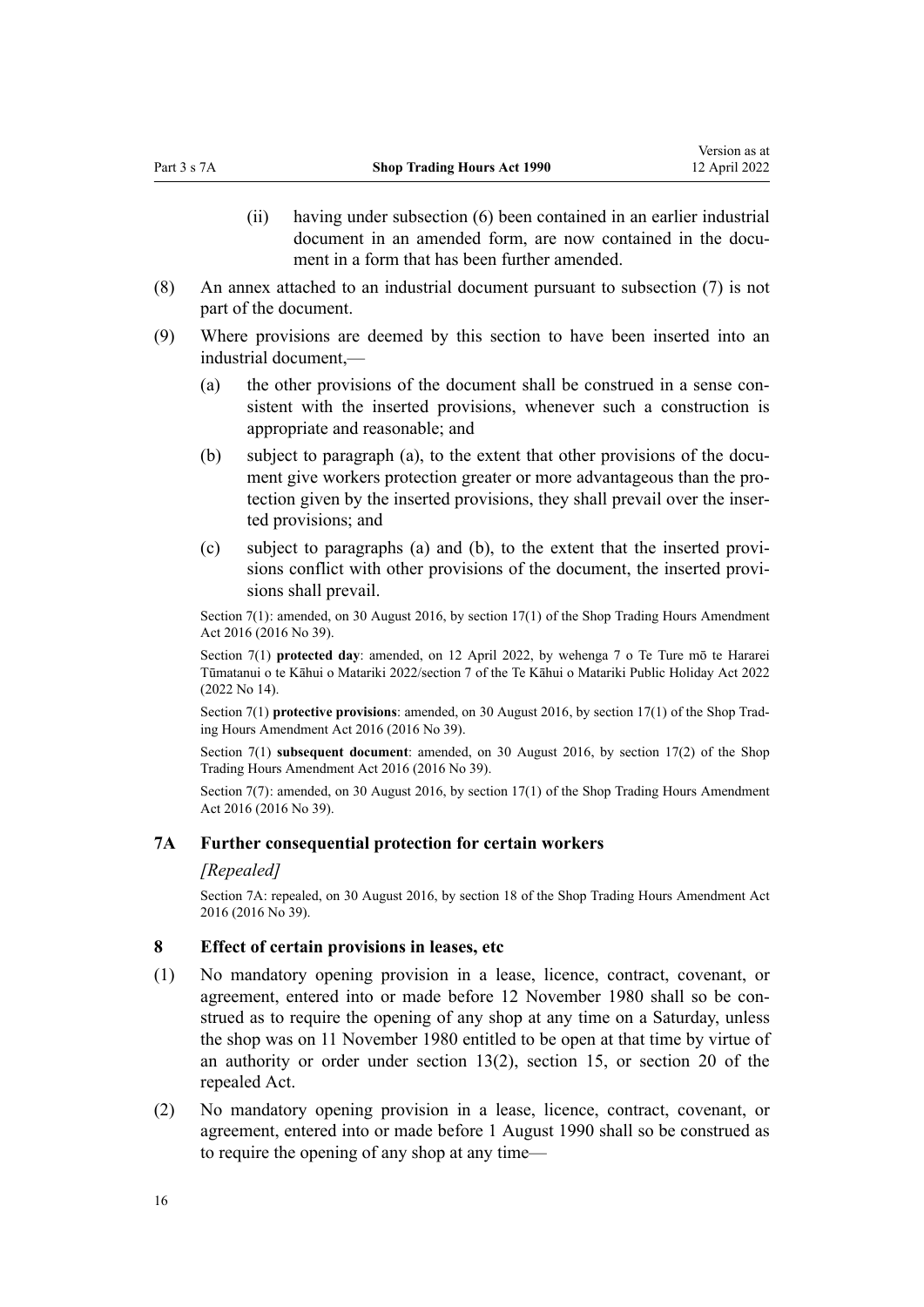- (a) on any day that is a Sunday, New Year's Day, the day after New Year's Day, Waitangi Day, Good Friday, Easter Monday, Anzac Day, the Sover‐ eign's birthday, Te Rā Aro ki a Matariki/Matariki Observance Day, Labour Day, Christmas Day, Boxing Day, or the day observed as anni‐ versary day in the locality in which the shop is situated; or
- (b) between 9 pm on any day and 7 am the next day,—

Version as at

unless the shop was, on 31 July 1990, entitled to be open at that time by virtue of an authority or order under section 13(2), section 15, section 17A, or section 20, of the repealed Act.

- (2A) A mandatory opening provision in a lease, licence, contract, covenant, or agreement entered into, or made before, the commencement of the Shop Trad[ing Hours Act Repeal Amendment Act 2001](http://legislation.govt.nz/pdflink.aspx?id=DLM90152) must not be interpreted as requir‐ ing a shop to which [section 4A](#page-5-0) applies to open on Easter Sunday.
- (2B) Subsection (2A) does not apply to a shop that, before the commencement of the [Shop Trading Hours Act Repeal Amendment Act 2001](http://legislation.govt.nz/pdflink.aspx?id=DLM90152), was entitled to be open on Easter Sunday under [section 4.](#page-4-0)
- (2C) A mandatory opening provision in a lease, licence, contract, covenant, or agreement that was entered into or made before the commencement of the [Shop Trading Hours Amendment Act 2016](http://legislation.govt.nz/pdflink.aspx?id=DLM6632700) must not be interpreted as requiring a shop to which [section 4B](#page-5-0) applies to open on Easter Sunday.
- (2D) Subsection (2C) does not apply to a shop that, before the commencement of the [Shop Trading Hours Amendment Act 2016,](http://legislation.govt.nz/pdflink.aspx?id=DLM6632700) was entitled to open on Easter Sunday under [section 4](#page-4-0) or [4A](#page-5-0).
- (3) In this section, **mandatory opening provision**, in relation to a shop, means a provision—
	- (a) requiring the shop to be open at all times when it may lawfully be open; or
	- (b) requiring the shop to be open whenever required to be open by a specified person, or a person of a specified class or description; or
	- (c) specifying hours and days on which the shop should be open, and requir‐ ing it to be open during those hours on those days to the extent that it may lawfully be open then.

Section 8(2)(a): amended, on 12 April 2022, by [wehenga 7](http://legislation.govt.nz/pdflink.aspx?id=LMS557838) o Te Ture mō te Hararei Tūmatanui o te Kāhui o Matariki 2022/[section 7](http://legislation.govt.nz/pdflink.aspx?id=LMS557848) of the Te Kāhui o Matariki Public Holiday Act 2022 (2022 No 14).

Section 8(2A): inserted, on 11 April 2001, by [section 6](http://legislation.govt.nz/pdflink.aspx?id=DLM90167) of the Shop Trading Hours Act Repeal Amendment Act 2001 (2001 No 16).

Section 8(2B): inserted, on 11 April 2001, by [section 6](http://legislation.govt.nz/pdflink.aspx?id=DLM90167) of the Shop Trading Hours Act Repeal Amendment Act 2001 (2001 No 16).

Section 8(2C): inserted, on 30 August 2016, by [section 19](http://legislation.govt.nz/pdflink.aspx?id=DLM6632770) of the Shop Trading Hours Amendment Act 2016 (2016 No 39).

Section 8(2D): inserted, on 30 August 2016, by [section 19](http://legislation.govt.nz/pdflink.aspx?id=DLM6632770) of the Shop Trading Hours Amendment Act 2016 (2016 No 39).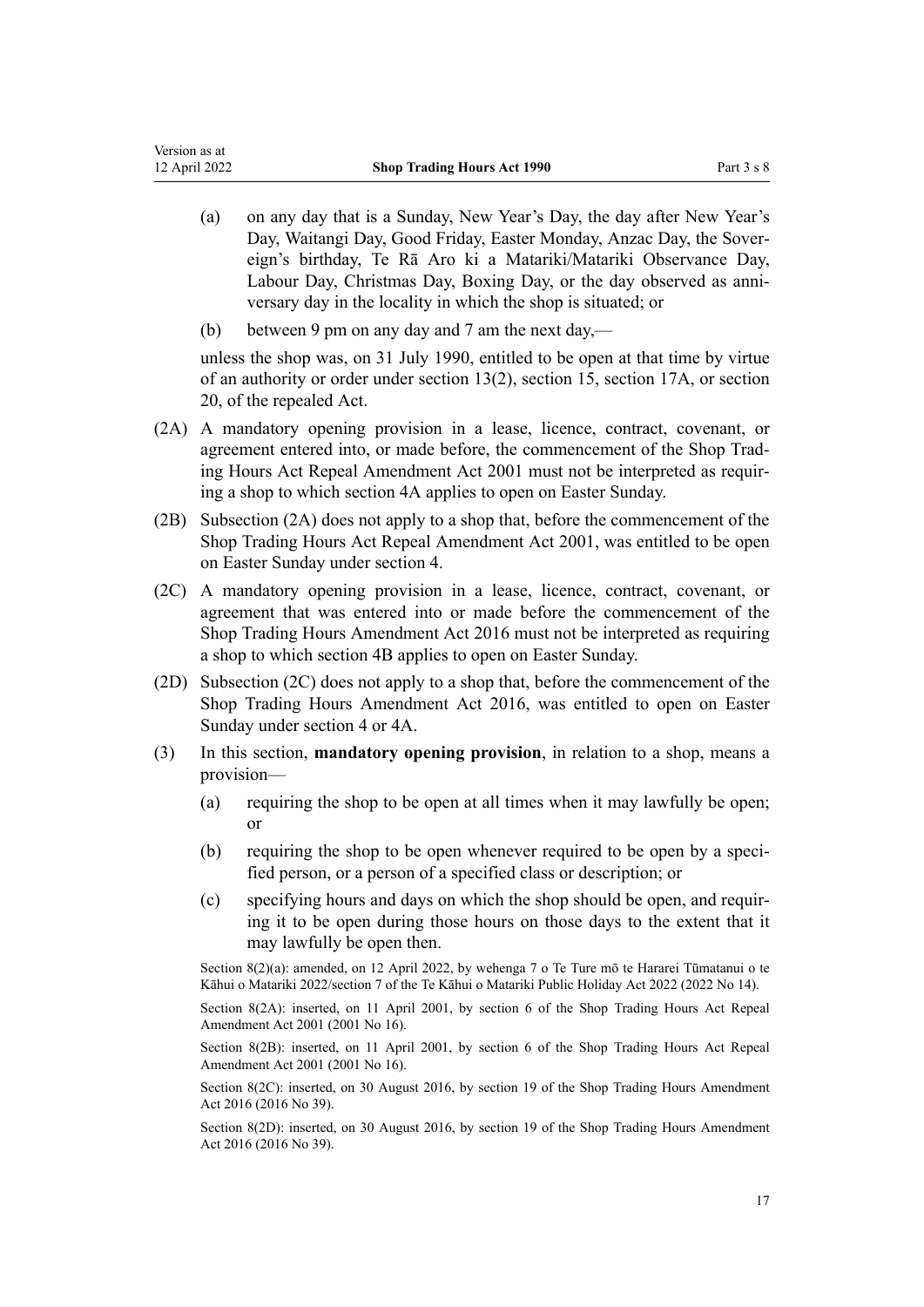#### <span id="page-17-0"></span>**9 Prosecutions**

- (1) Every prosecution under the repealed Act initiated by an information laid before 1 August 1990 shall proceed as if [section 6](#page-12-0) of this Act had not been enacted.
- (2) Every prosecution under [section 5](#page-5-0) initiated by an information laid before the commencement of the [Shop Trading Hours Act Repeal Amendment Act 2001](http://legislation.govt.nz/pdflink.aspx?id=DLM90152) must proceed as if that Act had not been enacted.

Section 9(2): added, on 11 April 2001, by [section 7](http://legislation.govt.nz/pdflink.aspx?id=DLM90168) of the Shop Trading Hours Act Repeal Amendment Act 2001 (2001 No 16).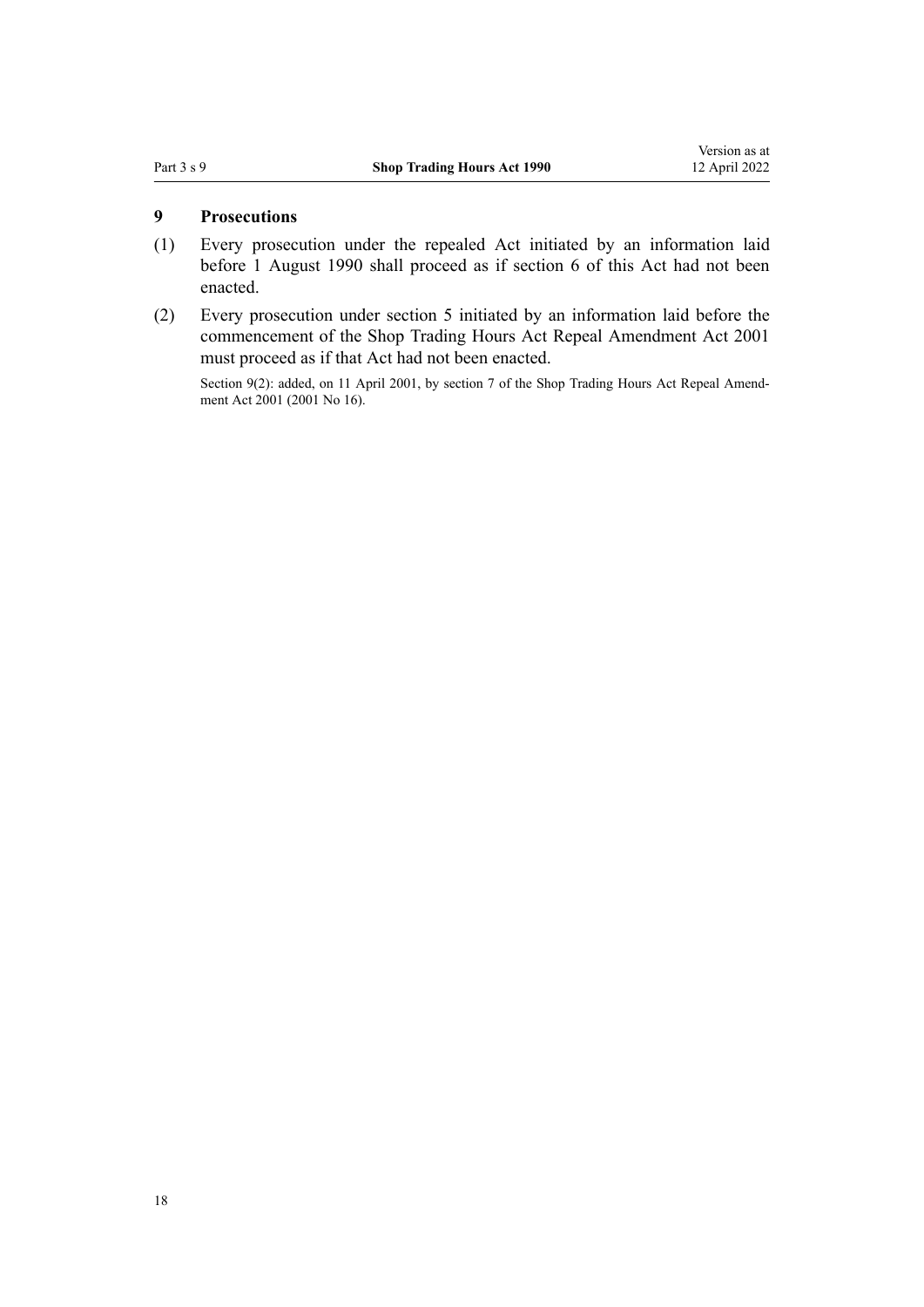## <span id="page-18-0"></span>**Schedule 1AA Transitional, savings, and related provisions**

[s 2A](#page-3-0)

Schedule 1AA: inserted, on 30 August 2016, by [section 20](http://legislation.govt.nz/pdflink.aspx?id=DLM6632772) of the Shop Trading Hours Amendment Act 2016 (2016 No 39).

## **Part 1**

## **Provisions relating to Shop Trading Hours Amendment Act 2016**

#### **1 Interpretation**

In this Part, **2016 Act** means the [Shop Trading Hours Amendment Act 2016](http://legislation.govt.nz/pdflink.aspx?id=DLM6632700).

## **2 Prosecutions initiated before the commencement of 2016 Act**

The amendments made by the 2016 Act do not apply to prosecutions initiated under [section 5](#page-5-0) by a charge laid before the commencement of the 2016 Act.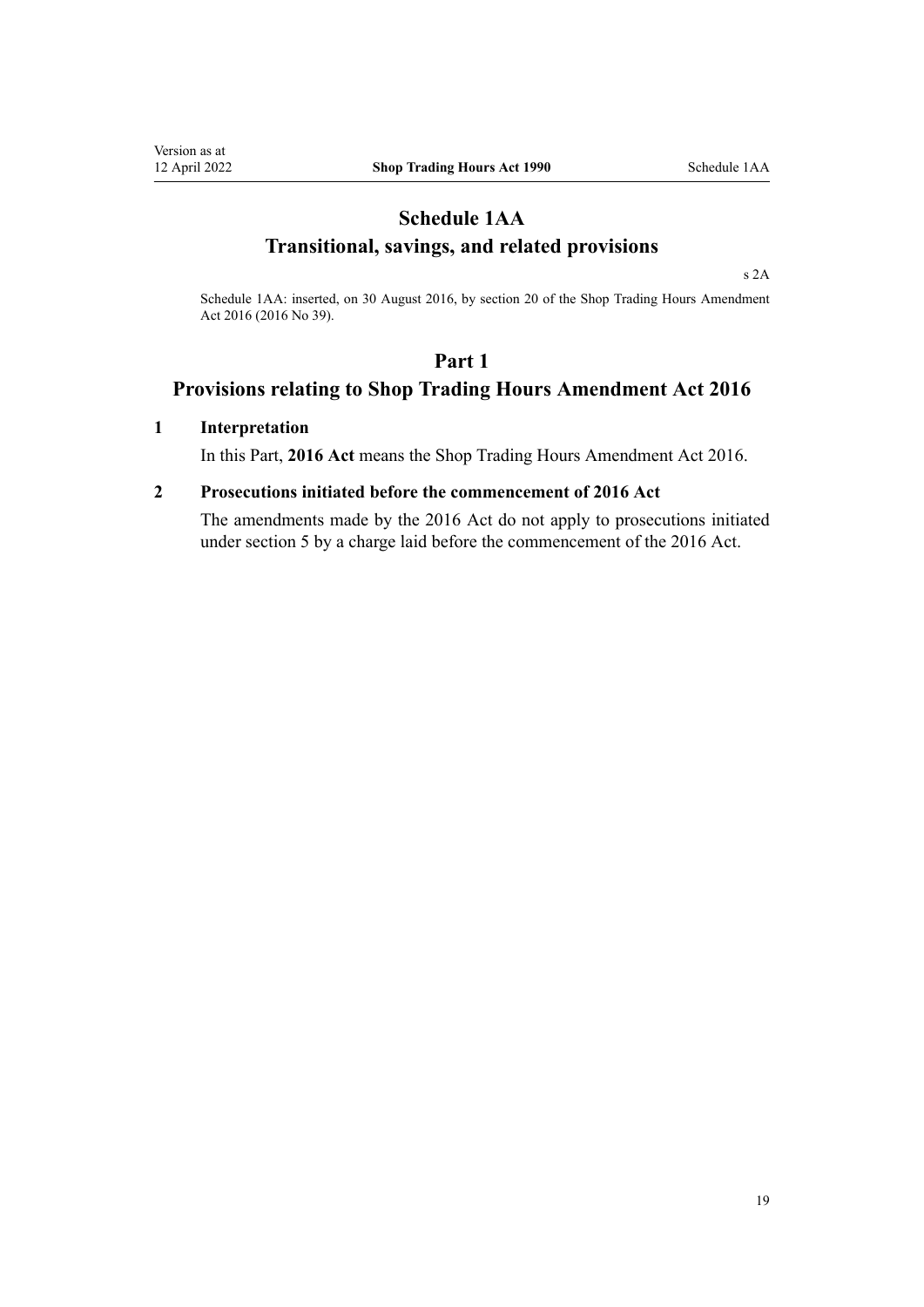## **Schedule 1 Protective provisions**

[s 7](#page-13-0)

<span id="page-19-0"></span>Schedule 1 heading: amended, on 30 August 2016, by [section 21](http://legislation.govt.nz/pdflink.aspx?id=DLM6632773) of the Shop Trading Hours Amendment Act 2016 (2016 No 39).

- 1 No worker shall be required to work on a protected day or at night. No undue influence shall be applied to any worker in an attempt to induce that worker to agree to work on a protected day or at night. No action shall be taken to dis‐ criminate against or disadvantage any worker not wishing to work on a protec‐ ted day or at night. This clause overrides clause 3.
- 2 A worker who agrees to work on Sundays or at night shall give the employer at least 2 weeks notice of wanting to cease working on Sundays or at night. If a worker stops working on Sundays or at night, the employer does not have to offer the worker other working hours in substitution. This clause overrides clause 3.
- 3 Workers shall continue to be employed on the basis of the conditions (in rela‐ tion to working hours) that applied to them immediately before the commence‐ ment of this Act except where by mutual agreement between the employer and a worker the hours are altered.
- 4 Where an employer intends to open a shop on Sundays, at night, or on a protec‐ ted day that is not a Sunday, the employer shall offer the work to protected workers who are suitably qualified and capable of carrying out the work before offering it to any other person.
- 5 Where no workers, or not enough workers, accept work on Sundays, at night, or on a protected day that is not a Sunday, the employer retains the right to recruit extra workers.
- 6 Where an employer decides to close a shop on a day that is not a protected day, or on part of such a day, the employer shall consult all workers affected, and the union, to minimise disruptions to work patterns.
- 7 The employer shall give all workers and the union at least 4 weeks written notice (including a description of the rights of workers under these provisions) of the employer's intention to employ workers on any protected day that is not a Sunday, or to begin or resume employing workers on Sundays or at night:

provided that a shorter period of notice may be given by agreement with the union to meet the exigencies of a changed trading environment. The union shall not withhold its agreement unreasonably.

8 During the period referred to in clause 7, the employer shall give the union a reasonable opportunity to discuss with workers arrangements for work on Sundays or on any protected day that is not a Sunday or at night.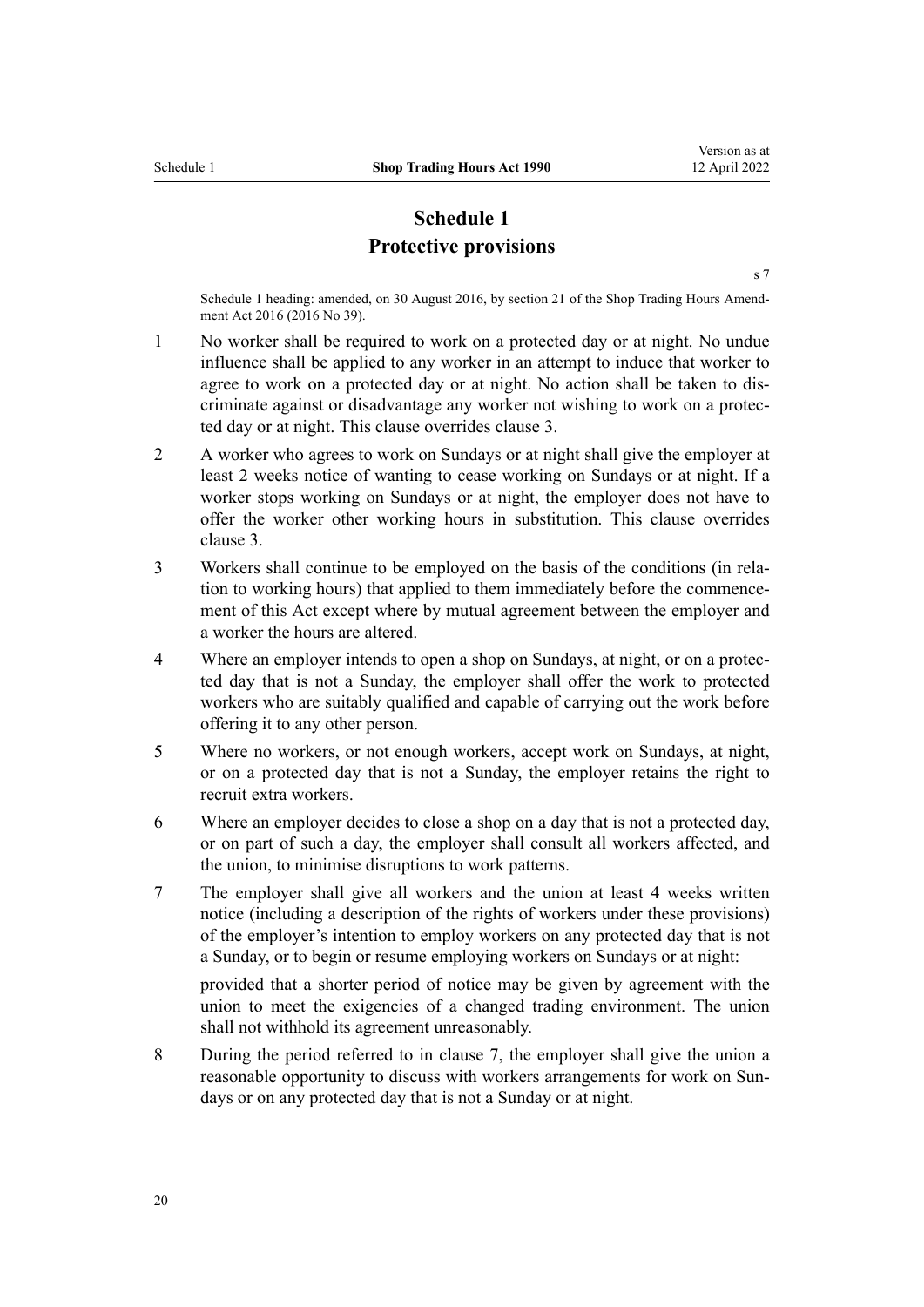| Version as at |                                    |            |
|---------------|------------------------------------|------------|
| 12 April 2022 | <b>Shop Trading Hours Act 1990</b> | Schedule 1 |
|               |                                    |            |

- 9 The employer shall consult with the union about alterations to patterns of working hours, or to job responsibilities, arising from a decision to open a shop on Sundays or at night.
- 10 The employer shall either provide or pay for transport between a worker's home and place of employment if the worker—
	- (a) works during a protected day or at night; and
	- (b) in order to do so, must leave home or work (as the case may be) when suitable public transport (by train, bus, ferry, boat, cable car, or a combination of 2 or more of those means of transport) is not available.
- 11 The employer shall ensure that the personal security of every worker who works alone at night is reasonably protected (for example by ensuring reasonable access to the presence and support of another worker or some other person).